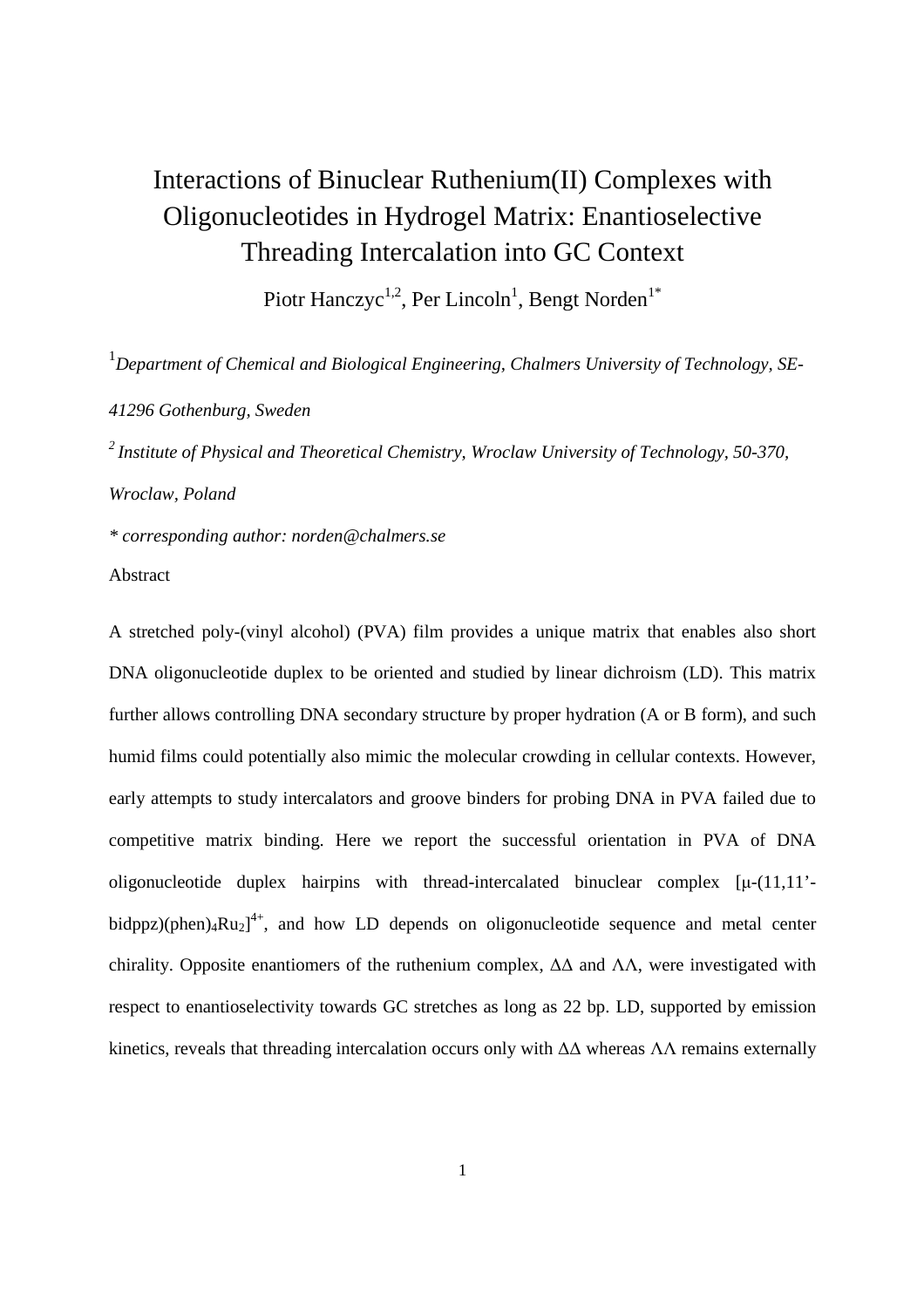bound, probably in either or both of the grooves of the GC-DNA. Enantioselective binding properties of sterically rigid DNA probes such as the ruthenium complexes could find applications for targeting nucleic acids, e.g., to inhibit transcription in therapeutic context such as treatment of malaria or cancer.

Keywords: synthetic DNA, PVA-DNA interactions, threading intercalation, DNA recognition, molecular crowding

# **Introduction**

DNA short oligonucleotides of defined sequence are becoming widely used in studies on DNA $drug$  interactions<sup>1-5</sup>. Highly specific and enantioselective DNA-binding transition metal complexes constitute an interesting class of drugs exhibiting versatile properties that, due to the rigid coordination framework with possibilities to vary the three-dimensional structure could be tuned for specific tasks with respect to DNA structure and sequence composition<sup>6-9</sup>. Ruthenium (II) complexes, in particular those comprising the dipyrido[3,2-*a*:2',3'-*c*]phenazine (dppz) ligand and derivatives thereof, have been intensively studied due to their environmental sensitive luminescence which make them versatile spectroscopic probes for  $DNA^{10,11}$ . For example, upon intercalation into DNA, the complexes  $\left[\text{Ru(bpy)}\text{dppz}\right]^{2+}$  show an almost three order of magnitude increase in luminescence intensity (the light-switch effect) upon intercalation into  $DNA^{12-16}$ . Two monomeric  $\left[\text{Ru(phen)}\right]^{2+}$  moieties connected by a single bond between the dppz moieties makes the resulting dimeric complex bulky and relatively rigid. Therefore, a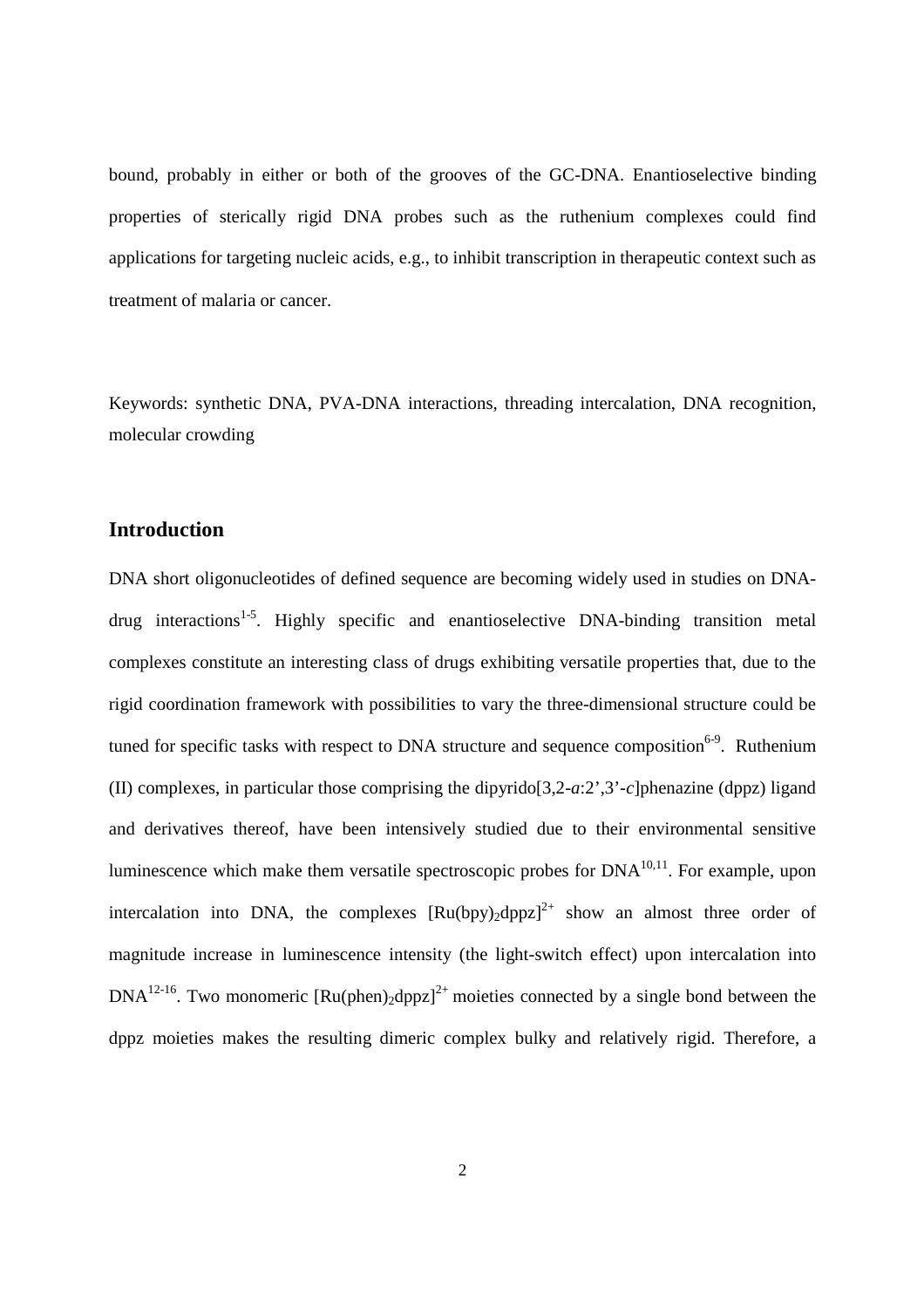substantial thermal opening of the DNA double helix is required to allow one of the ruthenium centers to pass through the DNA base stack and place one of the dppz bridging moieties into an intercalation position<sup>17-19</sup>. This unusual threading intercalation mode of binding shows a unprecedented sensitivity of the association and dissociation kinetics to the sequence of the DNA, and such binuclear complexes appear to be promising candidates, for example, for developing therapeutics for cancer treatment  $20-22$  and in contexts of other diseases requiring high nucleic acid selectivity  $23-25$ . In addition, intramolecular rigidity improves multiphoton properties and thus potential applications of these compounds are also found in multiphoton microscopy or photodynamic therapy (PDT)  $^{26}$ .

 Incorporating oligonucleotides with a bound drug into poly (vinyl alcohol) matrix opens a wide spectrum of research opportunities. Stretched humid PVA allows study of macroscopically anisotropic systems by linear dichroism, a method that has been traditionally confined to long DNA ( $>500$  base pairs), that may be aligned by shear flow, and therefore not allowed systematic variations of uniform binding site sequence. However, today short DNA duplexes of defined sequence down to 20 bp  $^{27}$  may be easily aligned in PVA matrix, another advantage of which is also the controllable hydration allowing manipulating the secondary structure of DNA with possibility for switching between A- and B-forms <sup>28</sup>. A great disadvantage, however, of the PVA system is the low dielectric constant of the medium surrounding the DNA, which will compete with the hydrophobic interactions of the interior of DNA and thus with the binding of added probe molecules. Thus, the interactions of traditional intercalators (ethidium) and minor-groove binders (Hoechst) cannot be studied because these drugs to a great extent prefer the PVA environment where they become aligned parallel with the polymer chains. By contrast, the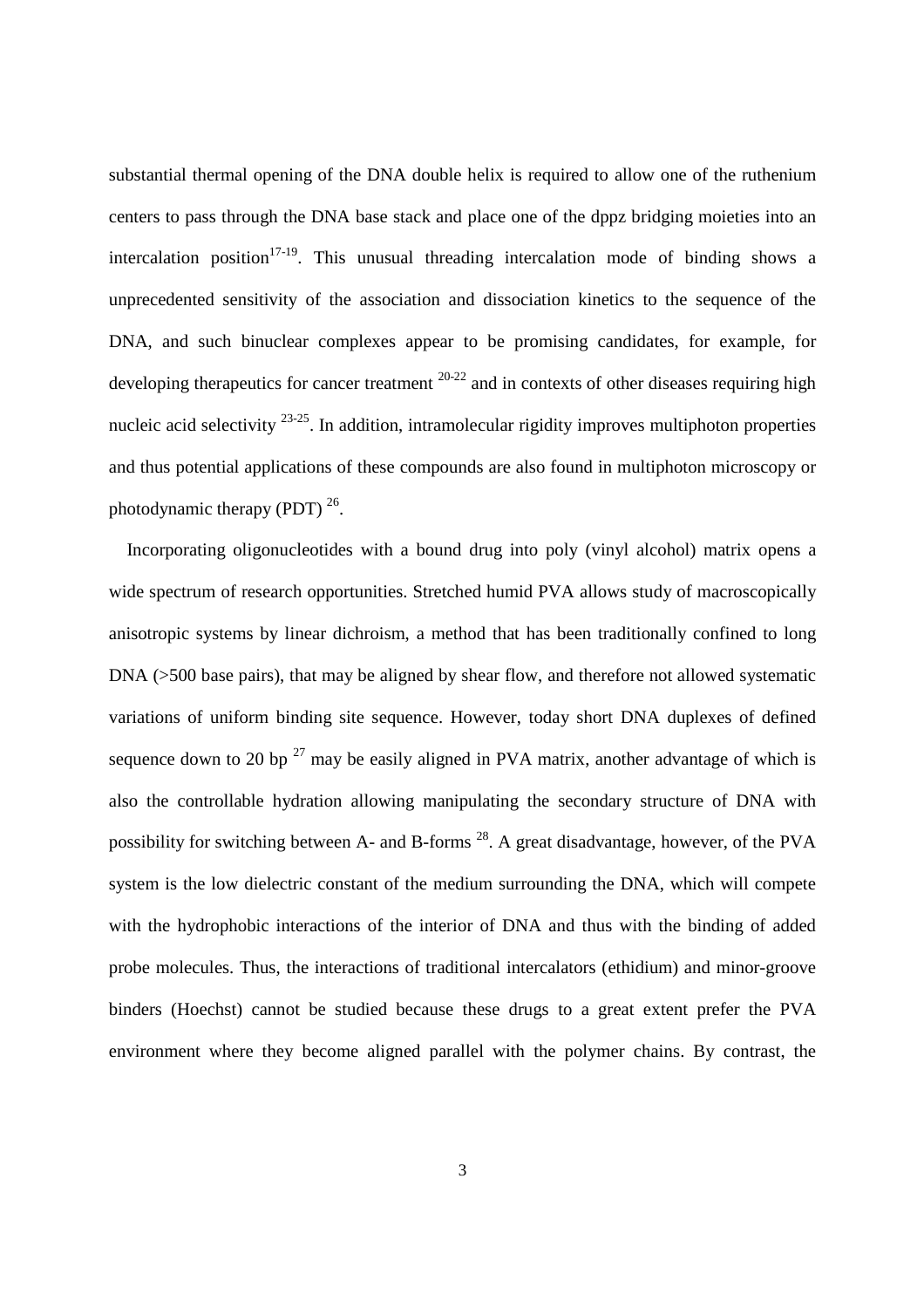strongly binding and slowly dissociating binuclear ruthenium complexes may be studied in PVA as they will remain bound to the DNA despite the decreased dielectric constant of the surrounding. Using the advantage of strong binding to DNA of binuclear complexes we use the PVA system to better understand the molecular recognition properties of specific hairpin DNA sequences.

 Here we report on interactions of short oligonucleotide HEG-linked hairpins composed of either alternating AT or GC sequences with either of the two enantiomers ∆∆ and ΛΛ of the binuclear complex  $[(11,11'-bidppz)(phen)<sub>4</sub>Ru<sub>2</sub>]<sup>4+</sup>(Fig 1). Strong electrostatic interaction$ suppresses dissociation of the complex once it is threaded between DNA bases. The tetravalent charge is a prerequisite when DNA-drug interactions are studied in poly (vinyl) alcohol where binding equilibrium is effected by the polymeric environment and DNA-drug complexes are generally destabilized as an effect of low dielectric constant of the surrounding, decreasing the hydrophobic contribution to binding energy  $^{29}$ . As potential lead compounds for development of genetic drugs it is essential to study the interactions with specific short sequences of DNA. Earlier reports have mostly focused on interactions with AT polymers because of their strong luminescence properties and interactions with GC sequences have been less studied due to the generally low quantum yields for binuclear complexes in poly $(dGdC)_2$ <sup>19</sup>. Here we are able to study interactions of both of the enantiomers ∆∆ and ΛΛ with both AT and GC oligomers using polarized light spectroscopy methods and emission kinetics.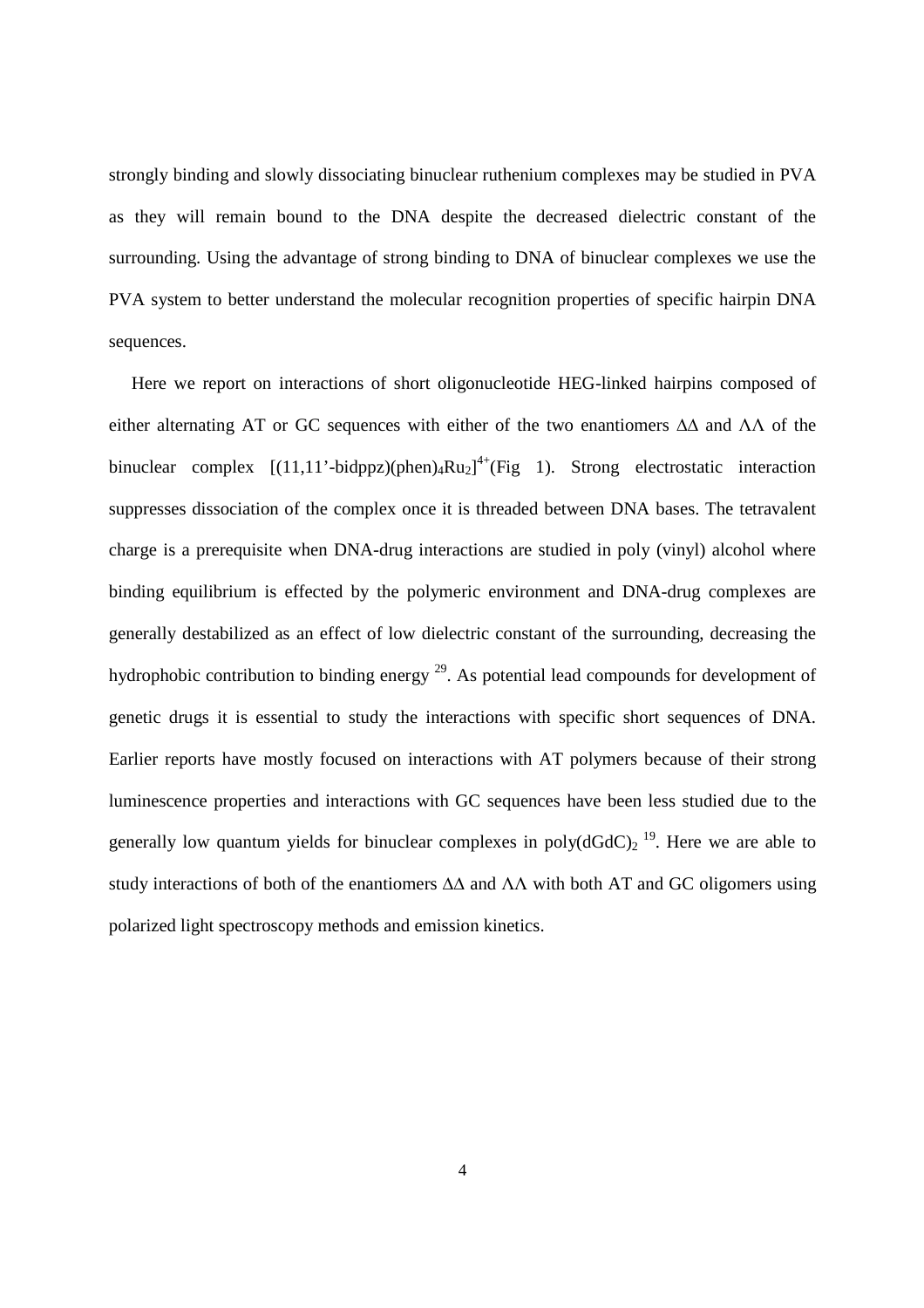

Fig. 1 A) [(11,11'-bidppz)(phen)<sub>4</sub>Ru<sub>2</sub>]<sup>4+</sup>, B) Functionalized hairpin AT and GC oligonucleotides with hexaethylene glycol (HEG)

#### Materials and methods

*Materials.* Poly(vinyl alcohol), PVA, with an average molecular weight of 80,000 was purchased from Du Pont (Sweden) under the commercial name Elvanol 71-30. HEG-linked oligonucleotides were obtained from ATDBio (UK), dissolved in 150mM NaCl and used without further purification. Enantiomers of binuclear ruthenium complex [(11,11' bidppz)(phen)<sub>4</sub>Ru<sub>2</sub>]<sup>4+</sup> $\Delta\Delta$  and  $\Lambda\Lambda$  were synthesized as previously reported<sup>18,19</sup>.

*Film sample preparation.* PVA powder (10% w/v) in a 2 mM NaCl solution was stirred for 5 min at room temperature, and then incubated at 80  $\mathbb{C}^{\circ}$  under continued stirring until a transparent viscous solution was obtained (ca 30 min). Samples of PVA, DNA and binuclear complexes

5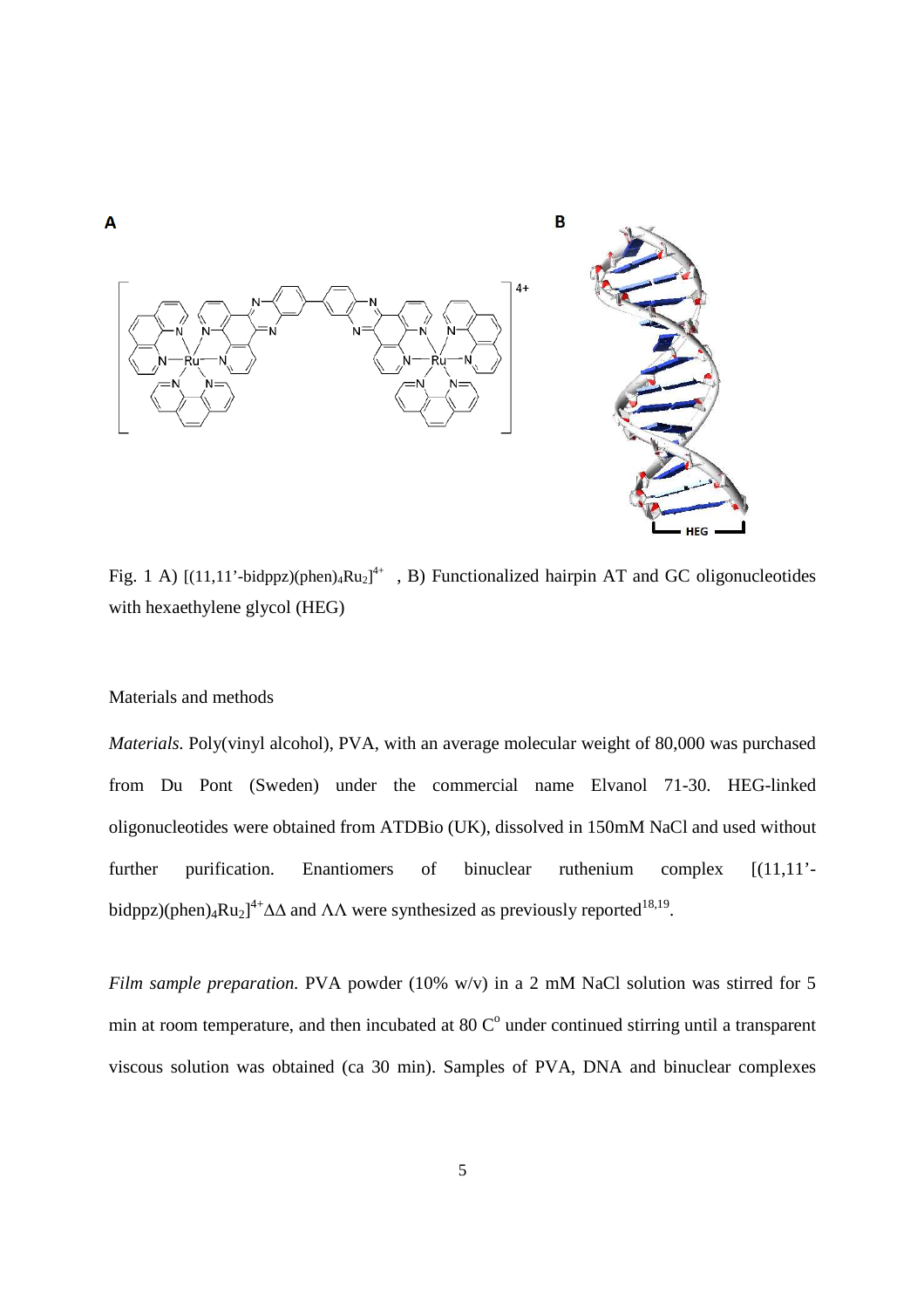were prepared by mixing the three constituents at volume ratios 100:20:1 using stock solutions with the following concentrations:  $10\%$  w/v  $(0.1g/ml)$  PVA,  $0.7$  mM  $(TA)16$ -HEG- $(TA)16$ , and 0,8 mM CCGG(CG)7-HEG-(CG)7CCGG (HEG=hexaethylene glycol) and binuclear complex solution 0,45mM for ∆∆-Ru and 0,49mM for ΛΛ -Ru. DNA- complex, prior mixing with PVA, was kept in 37  $\mathbb{C}^{\circ}$  for 2 h in order to induce transient opening of DNA double helix for threading as described elsewhere <sup>17</sup>. Final samples composition were 0,083 g/ml of PVA, (TA)16-HEG-(TA)16 and CCGG(CG)7-HEG-(CG)7CCGG were between 115 µM and 135 µM and enantiomers concentration vary between 3,7  $\mu$ M and 4,1  $\mu$ M. The final mixing ratios in all samples were then estimated ( $r =$  [complex]/[DNA base]) for AT and GC to be between  $r = 0.03$ and 0.035. The ionic strength of DNA-complex samples was 150 mM NaCl and then mixed with PVA dissolved in 2mM NaCl from the start. The estimated final salt concentration in the film samples were approximately 25mM NaCl.

PVA films containing DNA-complex were prepared following the established procedures <sup>29</sup>. Briefly, the PVA-DNA-binuclear complex solution (typically 1 ml) was poured on a glass slide and allowed to evaporate in the air to form a dehydrated PVA sheet (2 days at room temperature in dust-free environment). The sheets were then assembled into a stretching device and hydrated to become humid films, inside a closed chamber (with silica windows allowing optical measurements) where relative humidity was controlled by the equilibrium water pressure above a salt solution in a container at the bottom of the chamber (100% r.h. for water and 75% r.h. for saturated NaCl solution). The dry PVA sheet, which is brittle, takes up water rather quickly (30 minutes) to become rubber-elastic and easy to stretch without risk of rupture.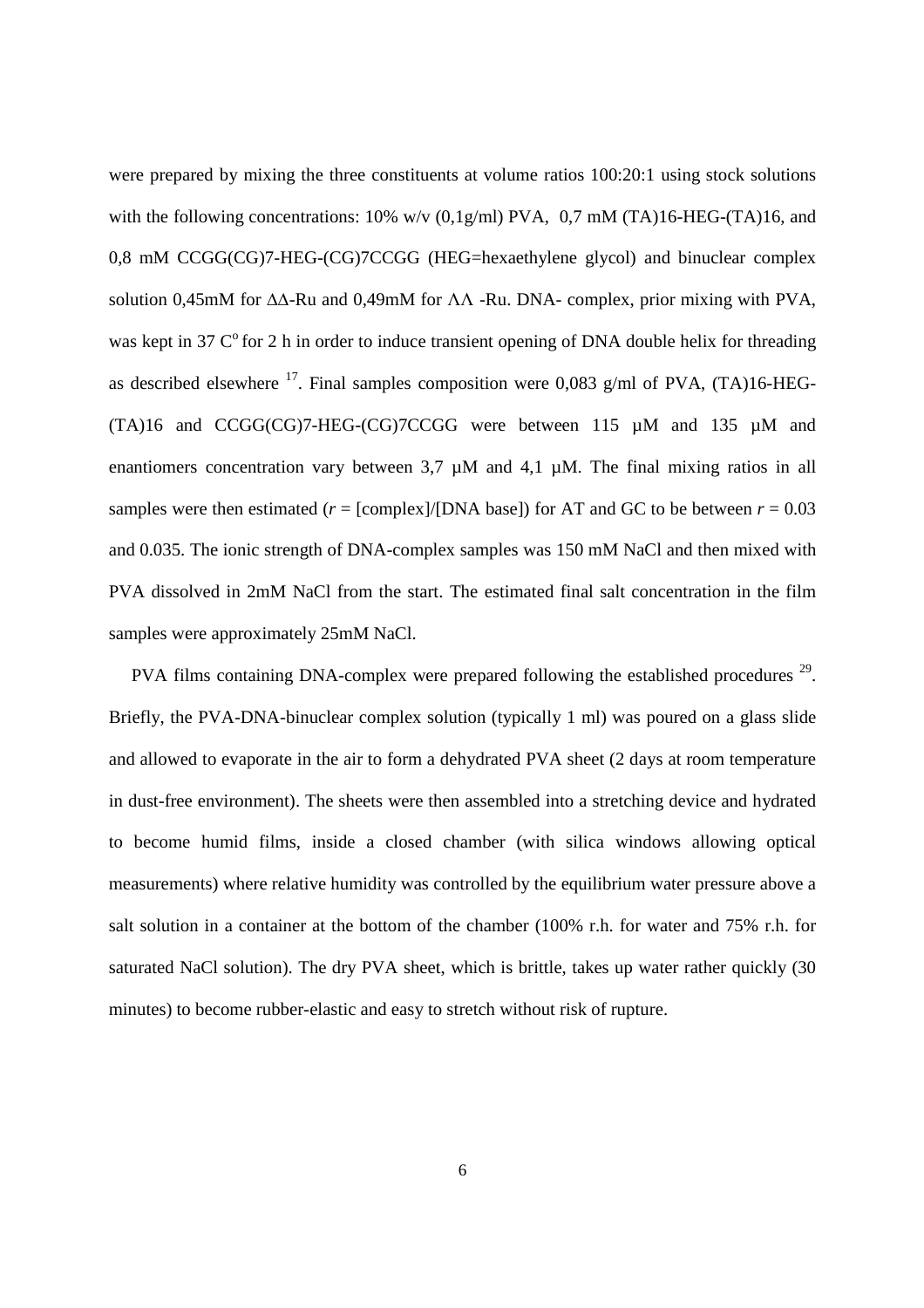Finally the hydrated films were stretched under the same controlled humidity conditions to a predetermined stretching ratio  $R_s = D \parallel/D \perp$  between length and width of stretched film ( $R_s = 1.5$  if not otherwise stated).

*UV-Vis Spectroscopy.* Absorption spectra were recorded on a CARY-5000 spectrophotometer, using as a reference PVA films prepared as above but lacking the DNA.

*Circular Dichroism.* Circular Dichroism (CD) spectra were recorded on a Chirascan CD spectropolarimeter with a buffer as a baseline.

*Linear Dichroism*. Linear dichroism (LD) is defined as the difference in absorbance of light linearly polarized parallel  $(A_{\parallel})$  and perpendicular  $(A_{\perp})$  to the macroscopic axis of orientation (in this study the stretching direction of the film).

$$
LD = A_{\parallel} - A_{\perp} \tag{1}
$$

LD spectra of short DNA molecules oriented in such stretched films can provide information on the rate of orientation and structure of DNA while a non-stretched (isotropic) film should exhibit zero LD. LD spectra were recorded on a Chirascan CD spectrophotometer (Applied Photophysics) equipped with an LD accessory unit – a stretching device with the film sample inside a humidity chamber.

The reduced  $LD (LD<sup>r</sup>)$  is obtained by dividing the LD by the absorbance of the corresponding isotropic sample  $(A_{iso})$ , which for an anisotropic uniaxial sample can be obtained as  $A_{iso} = (A_{\parallel} + 2A_{\perp})/3^{28}$ , so that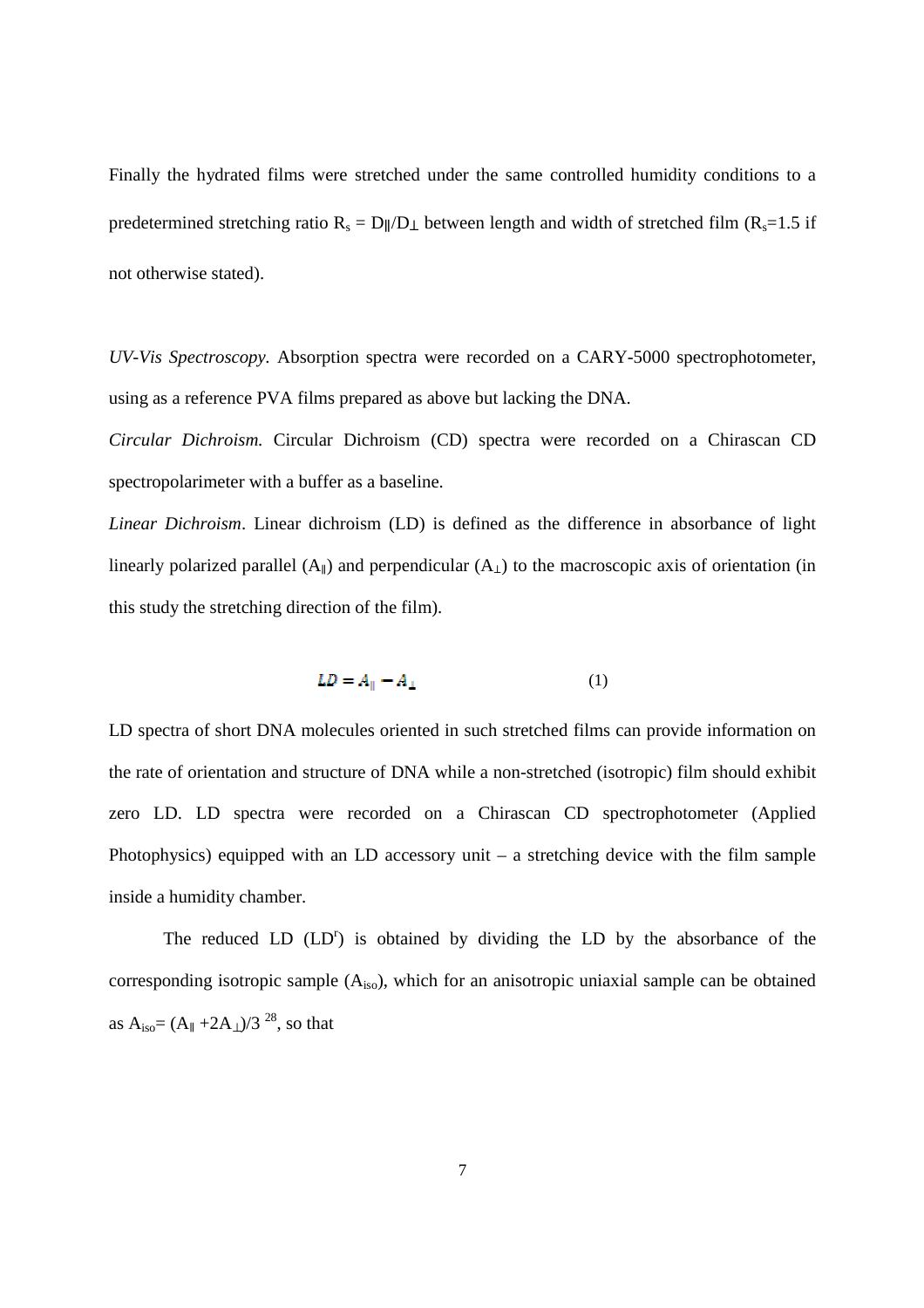$$
LD^{r} = \frac{LD}{A_{iso}} = \frac{3 \cdot LD}{A_{\parallel} + 2A_{\perp}}
$$
 (2)

For molecules with a uniaxial orientation distribution, as can be expected for DNA in PVA matrix since the films are thick (30  $\mu$ m for dry film) compared to the helix diameter (2 nm),  $LD<sup>r</sup>$ is a product of an orientation factor S and an optical factor O. The uniaxial distribution is not due to the DNA but to the flow properties of the PVA "melt". A cylindrical rod of DNA by macroscopic symmetry must have also a microscopic uniaxial distribution, but this is not obviously the case for a thin film. The issue is discussed in reference  $30$  where it is also concluded from experiments in dry PVA that for small deformations the distribution is indeed uniaxial.

$$
LD^r = S \cdot O = \frac{3}{2}S(3\cos^2\alpha - 1) \tag{3}
$$

The optical factor *O* is related to the angle *α* between the local helix axis and the light absorbing transition moment of a DNA base. The orientation factor  $S = \frac{1}{2}(3 \lt \cos^2 \theta) - 1$  corresponds to the effective orientation of the DNA helix in the PVA film, where  $\theta$  is the angle between the macroscopic stretching direction and the local helix axis of a particular molecule, and where the average runs over all parts of DNA molecules in the sample. S=1 for perfect orientation of helix axis parallel with stretch direction, i.e.  $\theta = 0$ . The degree of helix orientation *S* was calculated from the LD<sup>r</sup> values at 260 nm using the average angle  $\alpha_{DNA} = 86^{\circ}$  for the DNA bases <sup>31</sup>. The binding angle  $\alpha$  for a binuclear complex with respect to the DNA helix axis can then be calculated from the LD<sup>r</sup>-value of dppz band at  $\sim$  320 nm which is polarized along the long-axis of the intercalating dppz moiety  $12$ .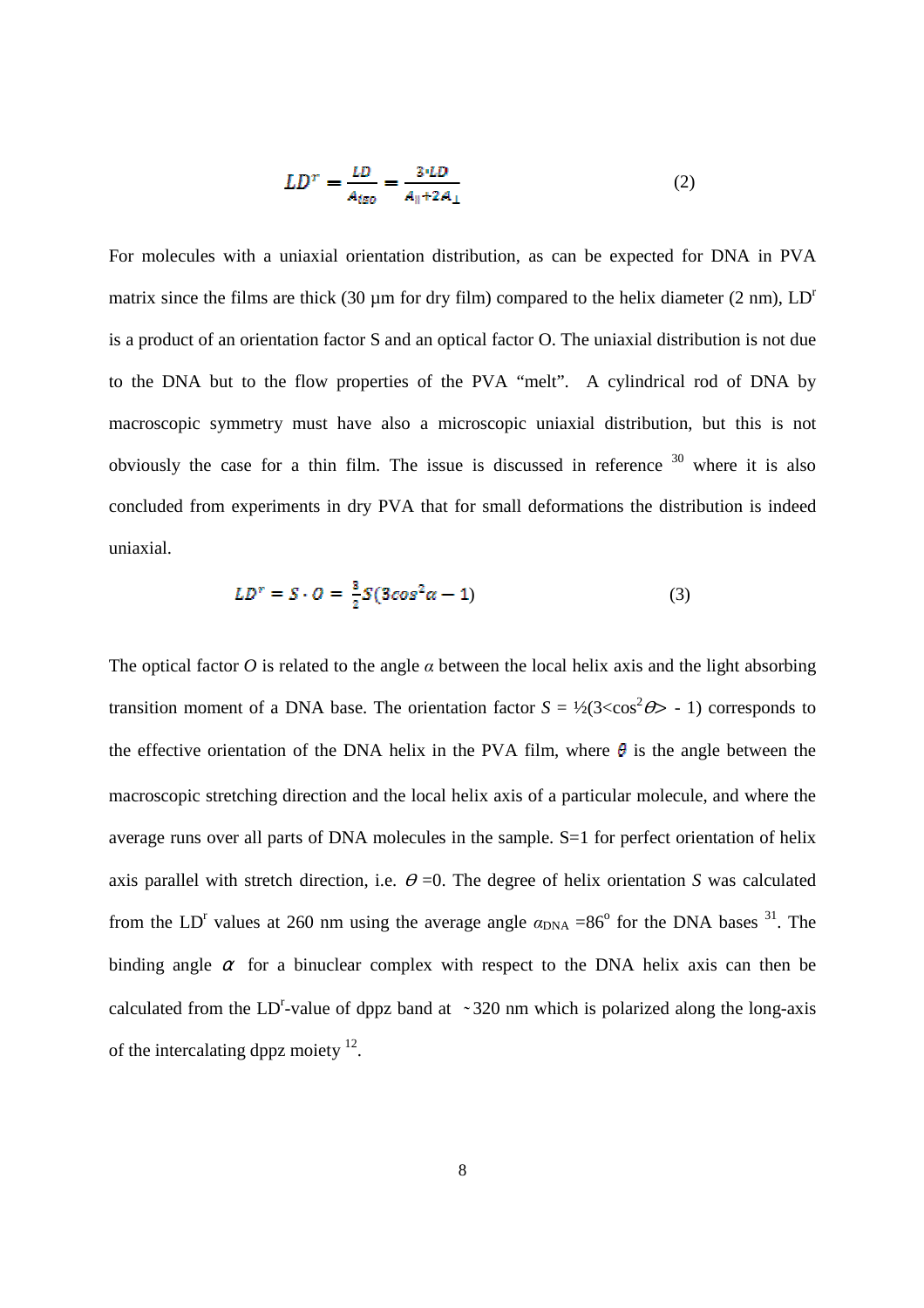*Emission kinetics.* Emission kinetics was studied using Varian Cary Eclipse spectrofluorometer equipped with a multicell temperature controller. The samples were excited at  $\lambda_{ex} = 410$  nm and emission recorded at  $\lambda_{em} = 650$  nm.

# **Results**

**Absorption spectroscopy.** The absorption spectra of both ∆∆ and ΛΛ show a distinct decrease in absorbance (hypochromism) for both the intraligand  $\pi \to \pi^*$  transitions of the bidppz ligand (at 310 and 410 nm) as well as in the metal to ligand charge transfer (400-500 nm) region upon addition either AT or GC HEG-linked oligonucleotides [Fig. 2] evidencing the close interaction of the chromophores of the probe with the nucleobases. The hypochromicity is almost identical for both ∆∆ and ΛΛ in case of AT sequence though with a slight difference in absorption amplitude upon interaction with GC DNA. However, undoubtedly both enantiomers strongly interact also with GC sequence. Both samples were heated for 2 h in 37  $\mathbb{C}^{\circ}$ . The change in absorbance is slightly larger in ∆∆ than ΛΛ but the shape in both cases is similar. Absorption experiments performed on isotropic as well as stretched PVA samples showed further amplitude decrease when films had been stretched [Fig S2]. However, neither hydration conditions nor stretching ratio seem to influence the spectral shapes.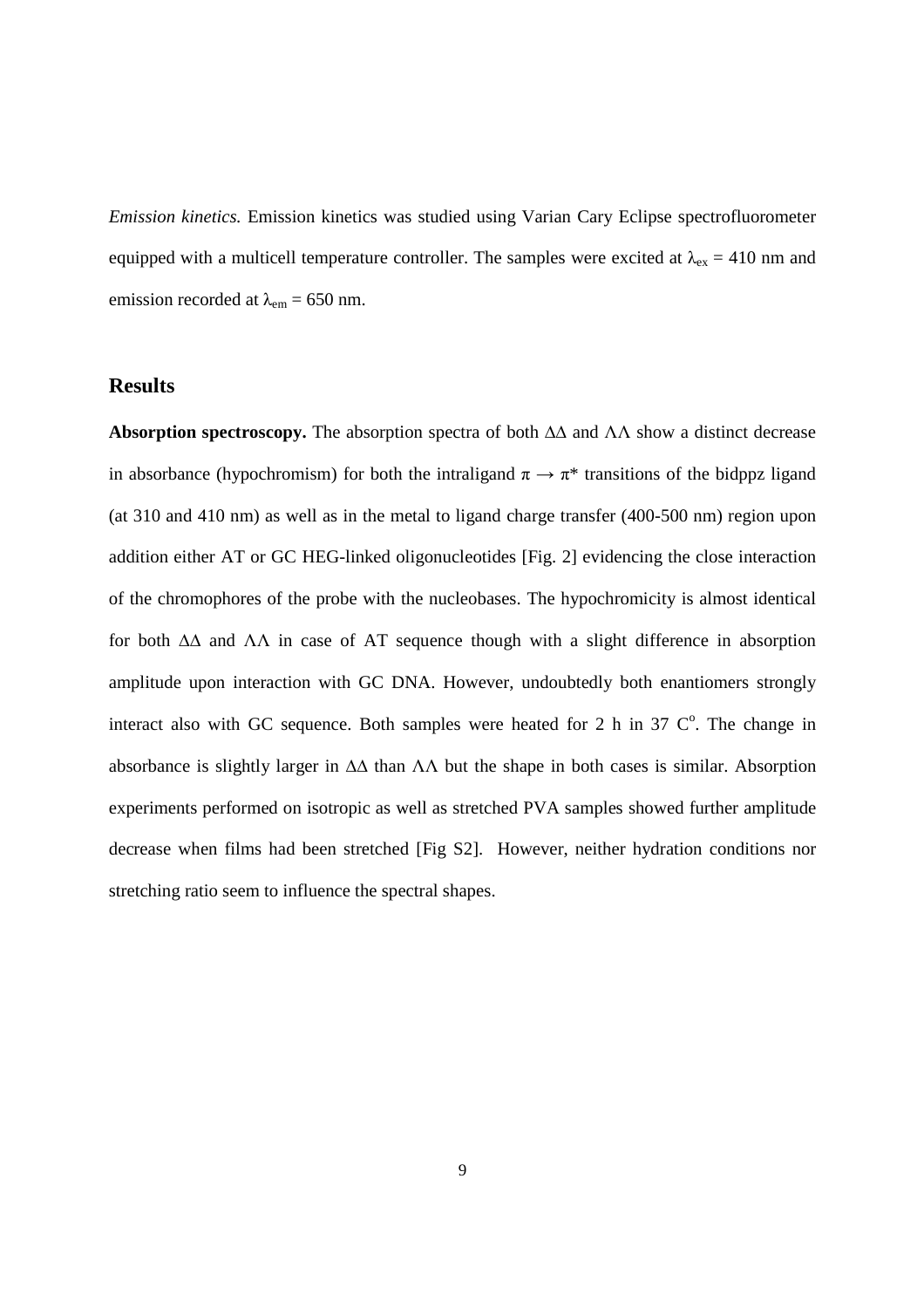

Fig. 2 Absorption spectra of ∆∆ and ΛΛ in 25 mM NaCl water solution (green and blue) and in the presence of A) GC (red and black) and B) AT oligonucleotide (red and black) after heating in  $37 \, \text{C}^\circ$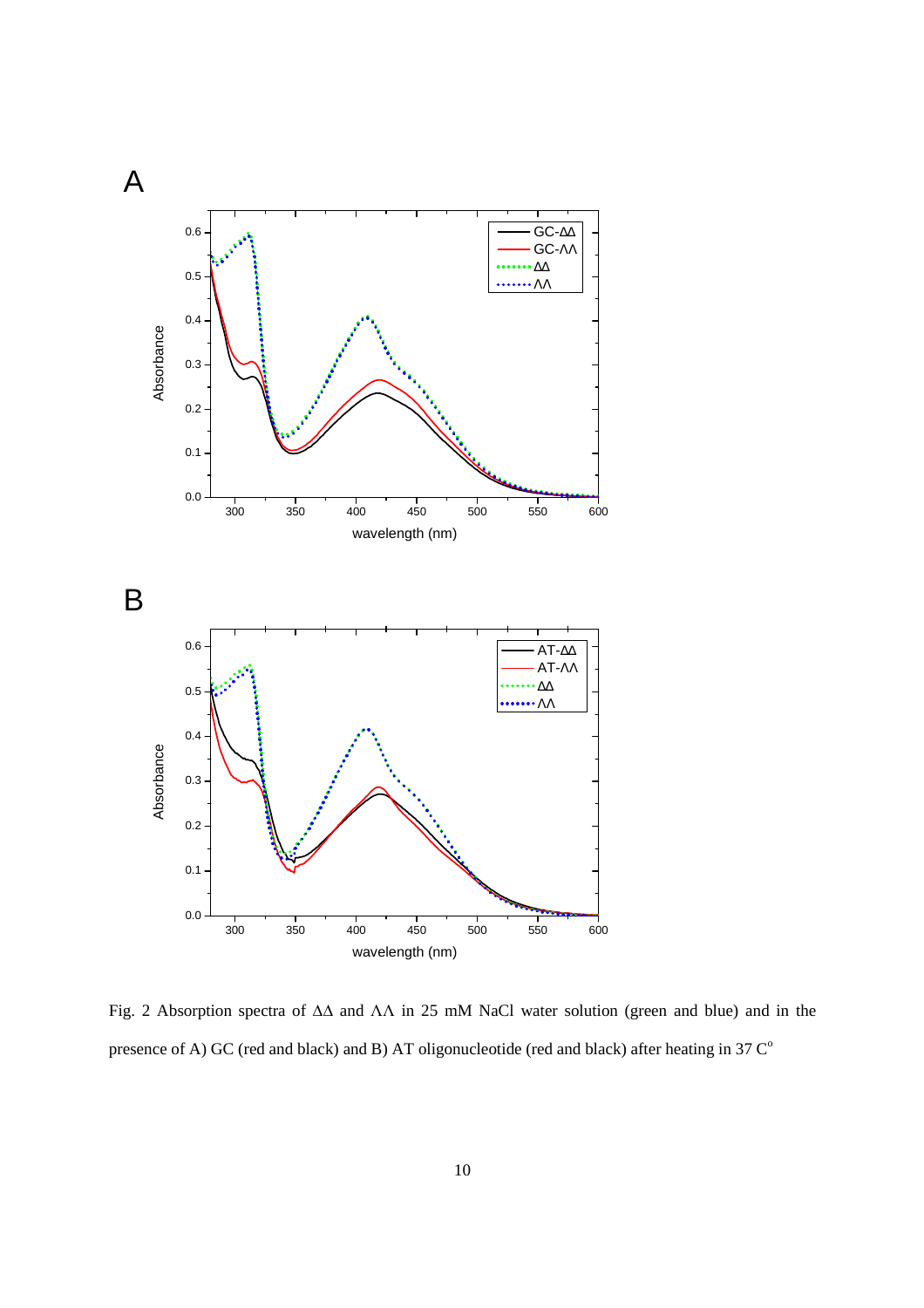**LD spectroscopy**. Binuclear complexes with HEG-linked short oligonucleotides of either AT or GC sequences were mixed with ∆∆ and ΛΛ in ratio approximately 1:1. Further incorporation into PVA allows for aligning the DNA-drug complex and investigating the system by linear dichroism. Experiments with humidity control performed on the DNA-drug indicated improved stability of both AT and GC oligonucleotides in the PVA when in presence of the binuclear ruthenium complex [Fig. 3]. LD spectra of free HEG-linked AT and GC in PVA revealed large variations with humidity conditions but in contrast to pure oligonucleotide duplexes (without HEG) <sup>27</sup> the helical structure was retained in the dehydrated state at 75% r.h. conditions even for as short DNA as 22 bp GC [Fig. S1]. Although the intraligand  $\pi \rightarrow \pi^*$  bands are covering the LD from DNA transition dipole moments the difference in LD magnitude between 75% r.h. and 100% r.h. is relatively small when comparing the LD of free DNA with that of the DNA-drug complex.

Analysis of LD spectra confirmed threading intercalation of both ∆∆ and ΛΛ into HEG-linked AT sequence. Strong negative peaks at around 320 nm which originates from a  $\pi \rightarrow \pi^*$  transition polarized parallel to long axis of bidppz ligand, which is expected responsible for intercalation, clearly shows the preferred perpendicular arrangement of this ligand with respect to the DNA helix orientation [Fig. 3 C, D]. From  $LD<sup>r</sup>$  spectra calculated by dividing LD with the isotropic absorption of the same film sample, interestingly, ∆∆ is found to align more perpendicular to the helix axis in dehydrated state than the opposite enantiomer ΛΛ. At 100 % r.h. condition the orientation of both enantiomers, however, becomes similar [Fig. 4 A]. With the GC oligonucleotide only the ∆∆ complex exhibits a strong negative LD in the dppz region. In case of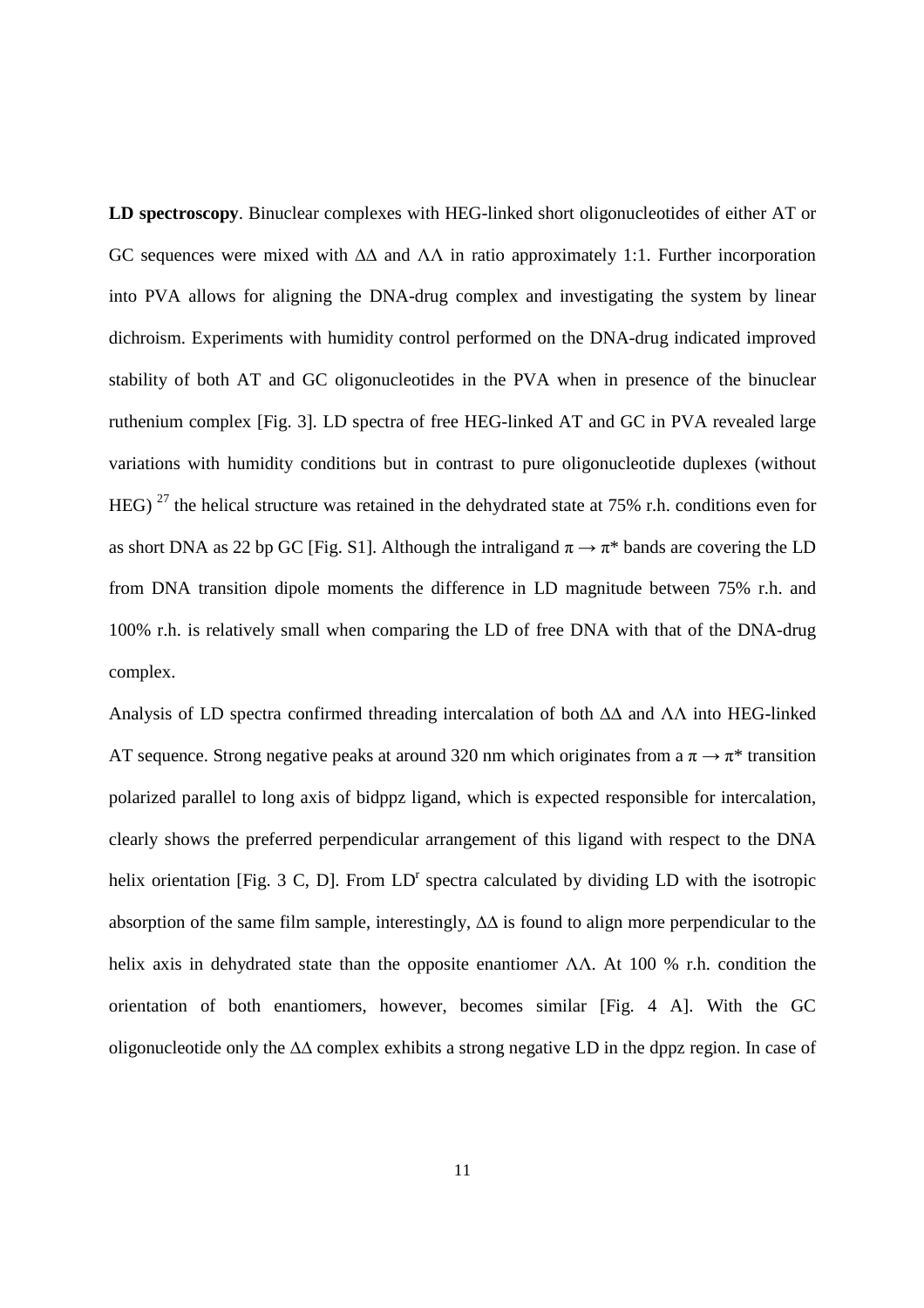ΛΛ it is negative at low water activity conditions but becomes more positive in 100% r.h. [Fig. 3 A, B]. Also the shape of the LD at the peak at 320 nm is changing with increasing water content in the film. There is a clear tendency to red shift, similar to the absorption spectrum of pure  $\Lambda\Lambda$ complex in PVA, with increasing water content in the film indicating dissociation from the DNA. From a linear combination of the LD spectrum of free complex in PVA with the one in presence of DNA at 75% r.h. conditions, it is concluded that about 25% of the complex is dissociated and aligned instead parallel with the PVA polymer chains in high water content film [Fig. S3]. Fast dissociation is assigned to be a result of external binding mode on DNA, possibly groove binding. However, as an effect of dominant positive LD by interaction of the dissociated probe with the anisotropic PVA environment, it is difficult to estimate the LD of the remaining DNA-bound complex and thus the binding angle between DNA and ΛΛ complex.

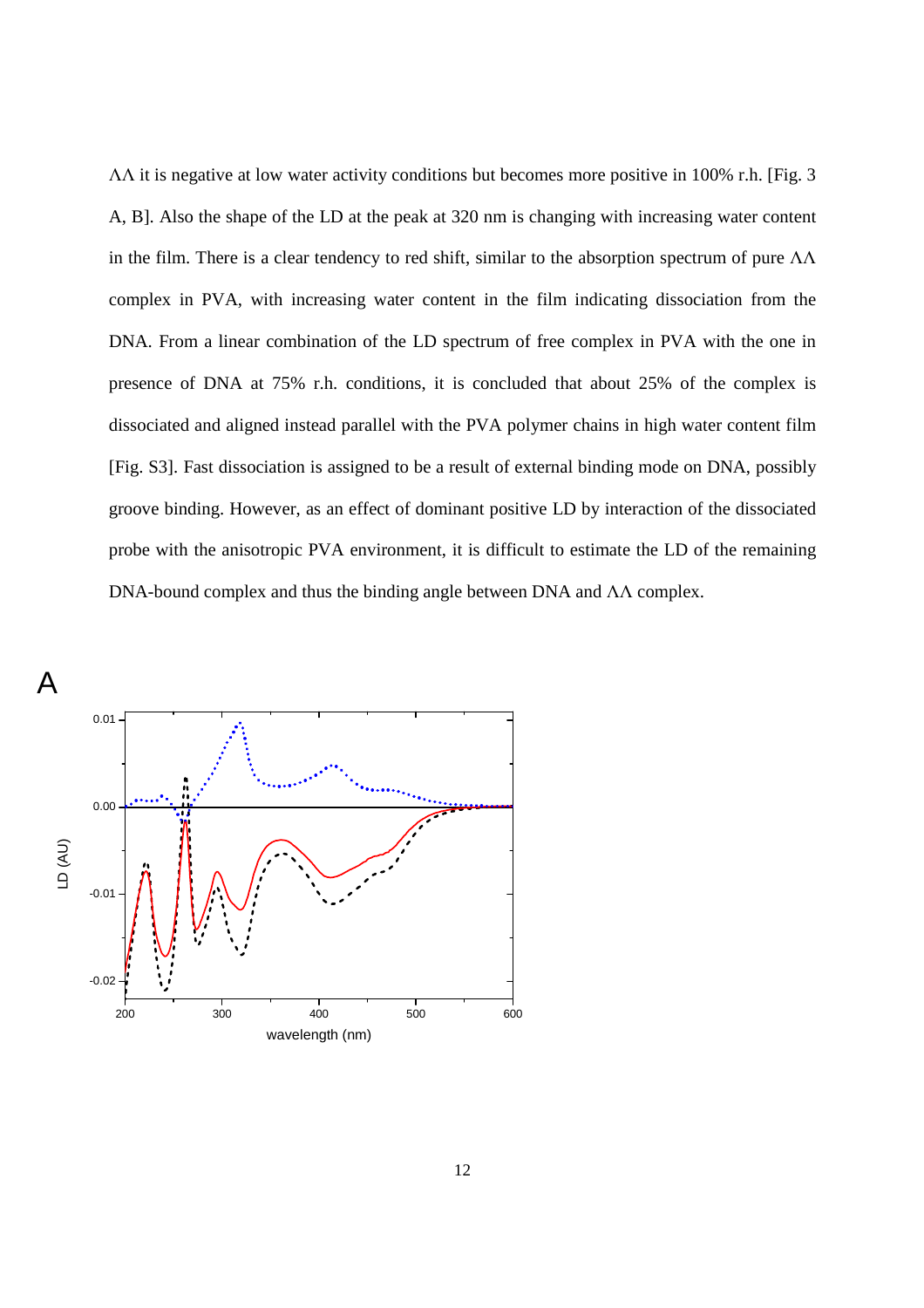

B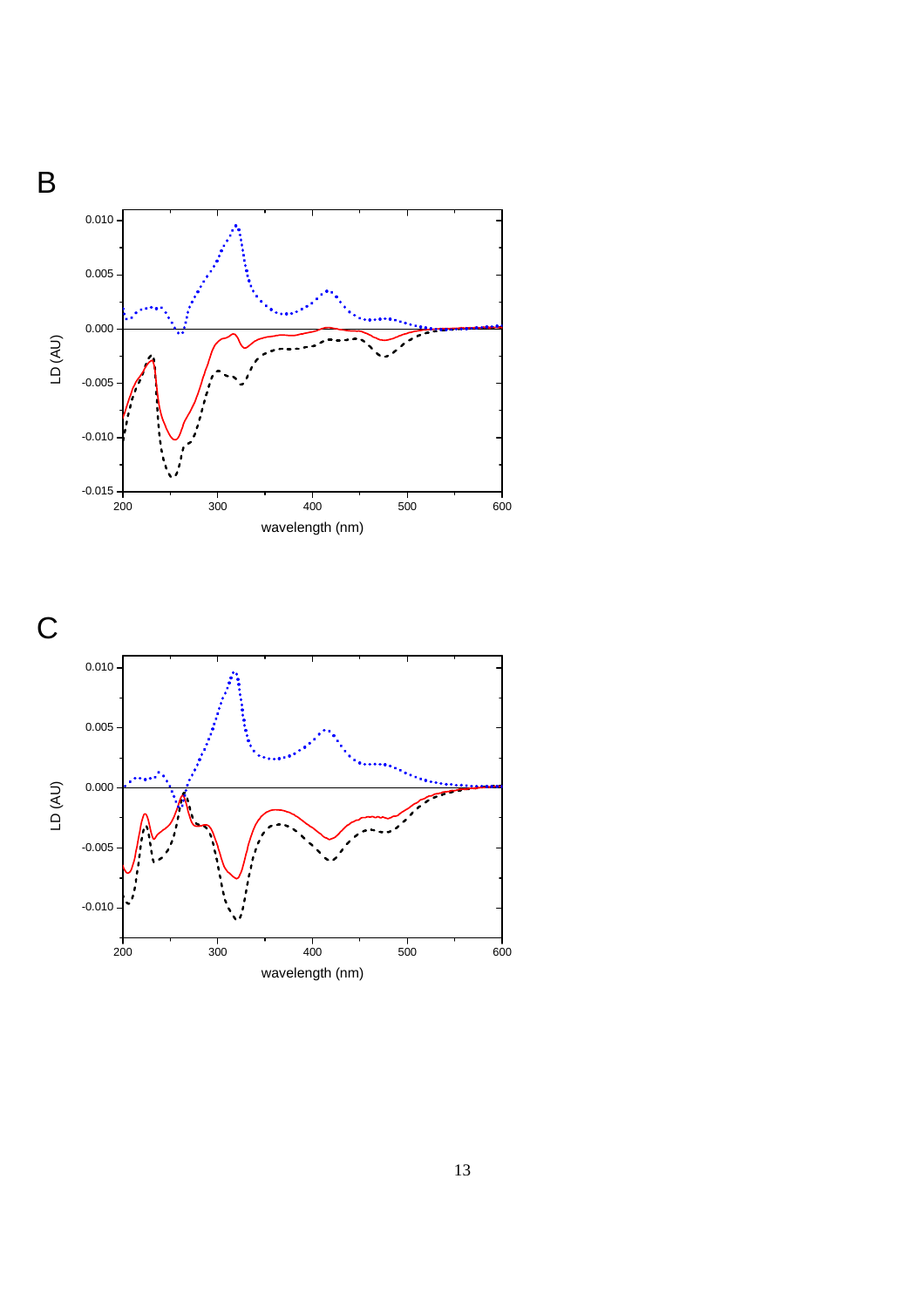

Fig. 3 Linear dichroism spectra of AT and GC oligonucleotides interacting with ruthenium(II) complexes in two states of PVA hydration level: film equilibrated in 100% relative humidity (r.h.) conditions and in 75% r.h., respectively, in the following order: 22 bp GC-DNA with A) ∆∆ enantiomer in 100% r.h. (solid red) and in 75% r.h. (dashed black) , B) ΛΛ enantiomer in 100% r.h. (solid red) and in 75% r.h. (dashed black) showing a change in LD shape between 100% r.h. and 75% r.h. due to dissociation and alignment of free complex in PVA and 32 bp AT-DNA with C) ∆∆ enantiomer in 100% r.h. (solid red) and in 75% r.h. (dashed black), D) ΛΛ enantiomer in 100% r.h. (solid red) and 75% r.h. (dashed black). In all graphs free ∆∆ and ΛΛ complexes when oriented alone in PVA shown for comparison (within measuring errors identical spectra, blue dotted). Samples were in 25 mM NaCl.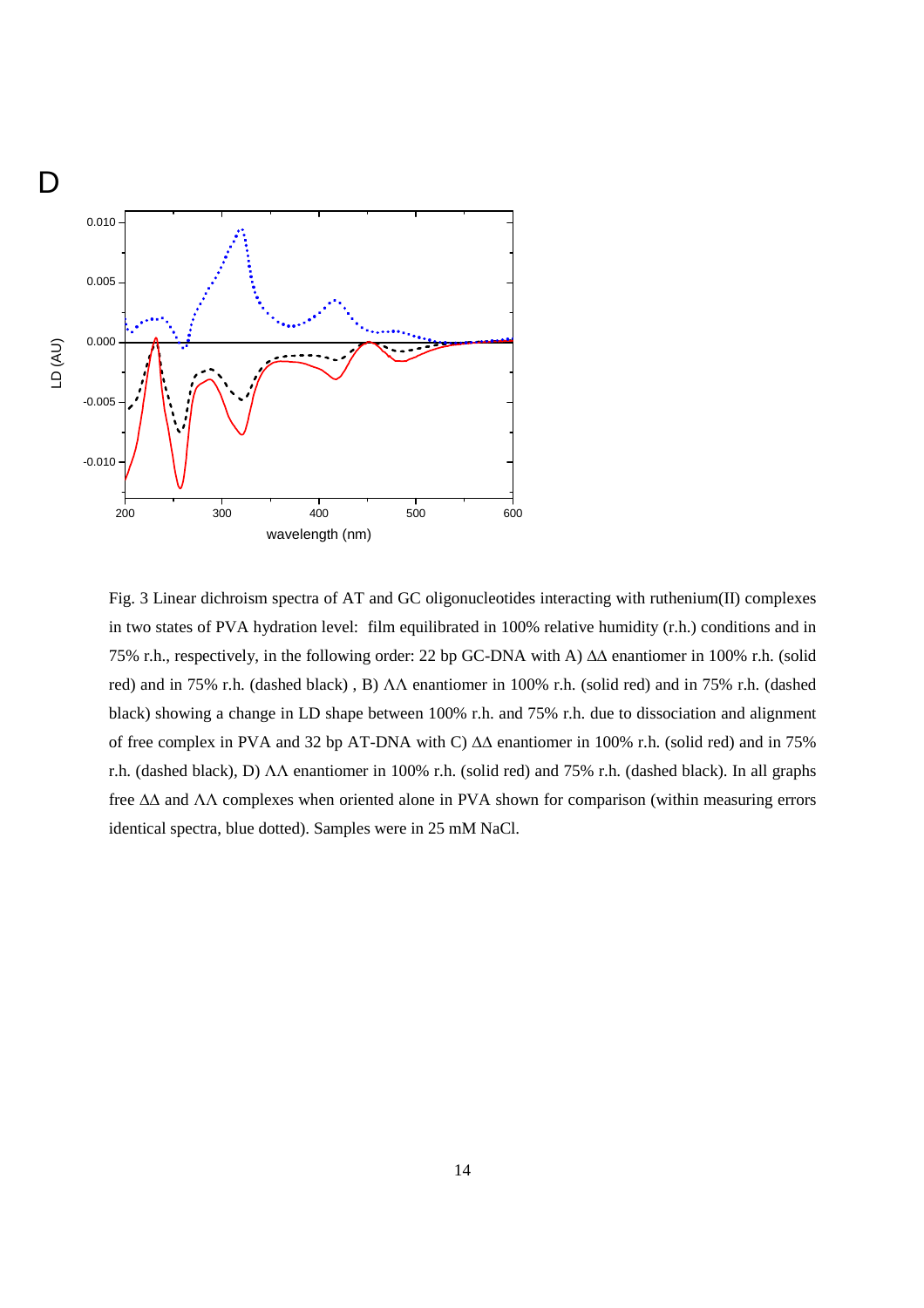



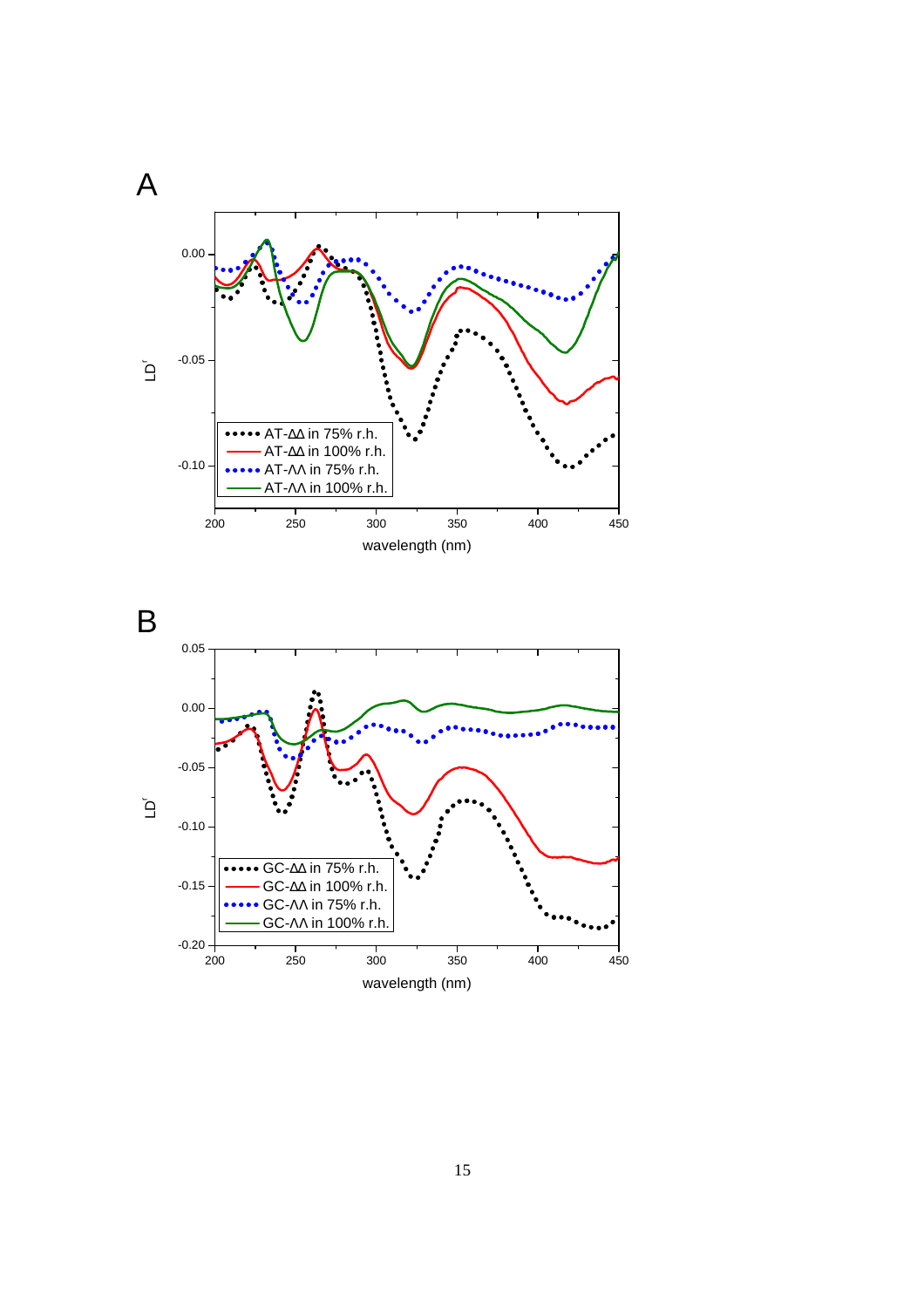Fig. 4 LD<sup>r</sup> curves of  $\Delta\Delta$  and  $\Delta\Lambda$  in 75% r.h. (dotted) and 100% r.h. (solid) conditions with A) AT-DNA, B) GC-DNA

**CD spectroscopy.** In order to further confirm and characterize the phenomenon of threading intercalation into the AT and GC hairpin oligonucleotides, CD experiments in 25mM NaCl solution were performed. The asymmetry of interactions will be displayed as "Perturbation CD", PCD, defined as the differential between the CD spectrum of pure enantiomer ruthenium complex and the spectrum when in presence of DNA. This differential spectrum represents in part an induced CD, due to the chiral arrangement of nucleobases providing non-degenerate rotational strength in the absorption active transitions, in part it is due to change of the absorption intensity which correspondingly scales (symmetrically) the CD of the complex. Different shapes of the perturbation spectra of opposite enantiomers are expected: the induced CD will have the same sign provided the orientation of the chromophore relative to the DNA bases is the same, for example, positive for a transition moment aligned along one of the grooves  $32$ . However, hypochromism will decrease the CD of an enantiomer (thus with opposite signs for the two enantiomers). If the degree of interaction is different for the two enantiomers the latter mechanism will add further to the difference between the perturbation CD spectra.

First of all the CD of the pure enantiomers were measured and then either AT or GC oligomer added of the same oligonucleotide length as used in LD-PVA experiments and described above. Taking into consideration the LD results showing that ∆∆ and ΛΛ are threading AT-DNA also the PCD results indicate strong interactions with AT sequences in case of both enantiomers [Fig.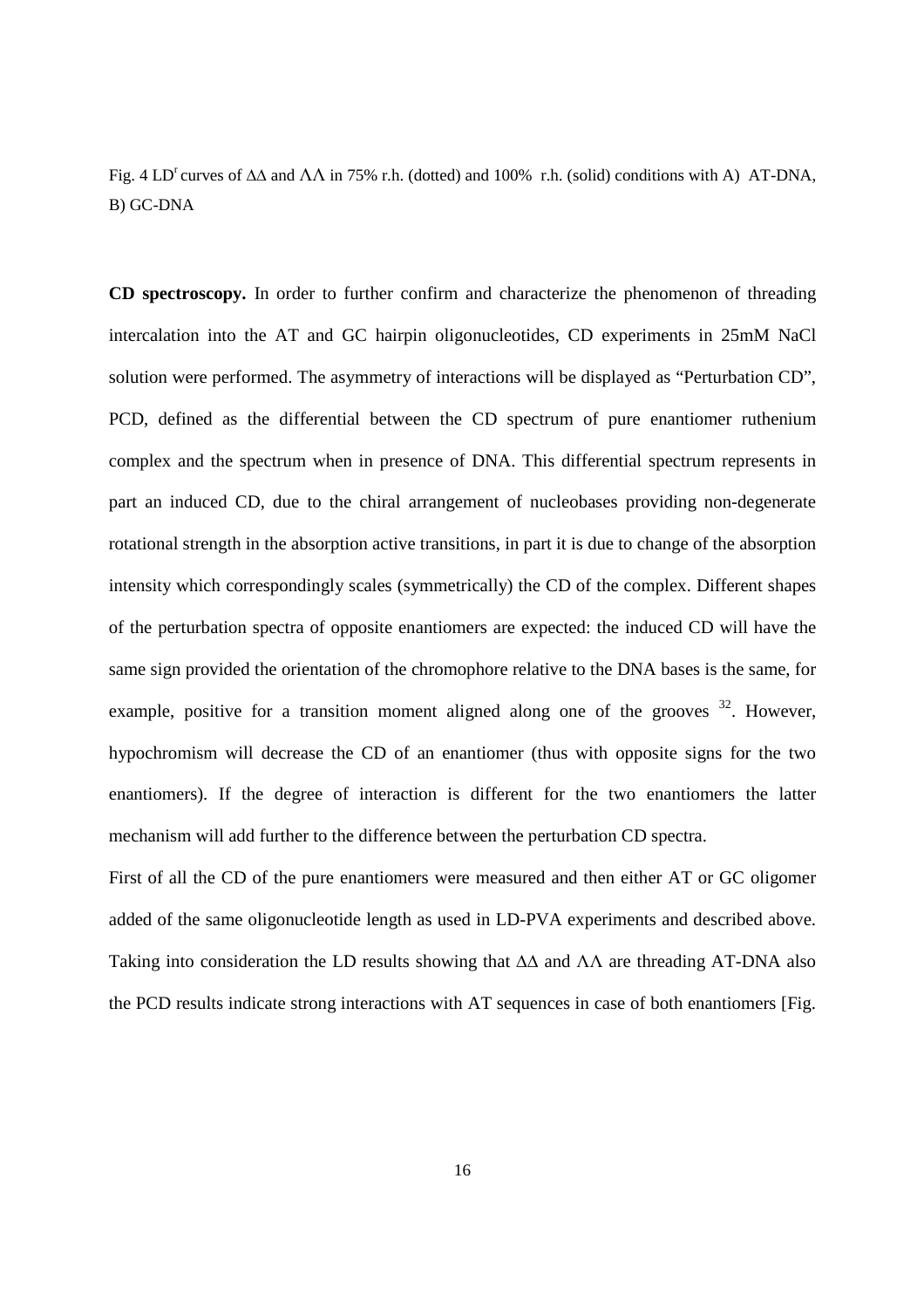5A]. Similar observations made by Westerlund et al.  $23$  were interpreted in terms of threading intercalation in long poly  $(dAdT)<sub>2</sub>$ .

However, with GC probably only ΔΔ is thread-intercalated while ΛΛ is possibly groove bound to DNA as judged by the much smaller PCD in the latter case [Fig. S4]. Binuclear complex ∆∆ is significantly influencing the structure of HEG-linked GC oligonucleotide whereas ΛΛ is not perturbing as much the DNA structure and the DNA bands in UV can be clearly distinguished [Fig. 5 B].

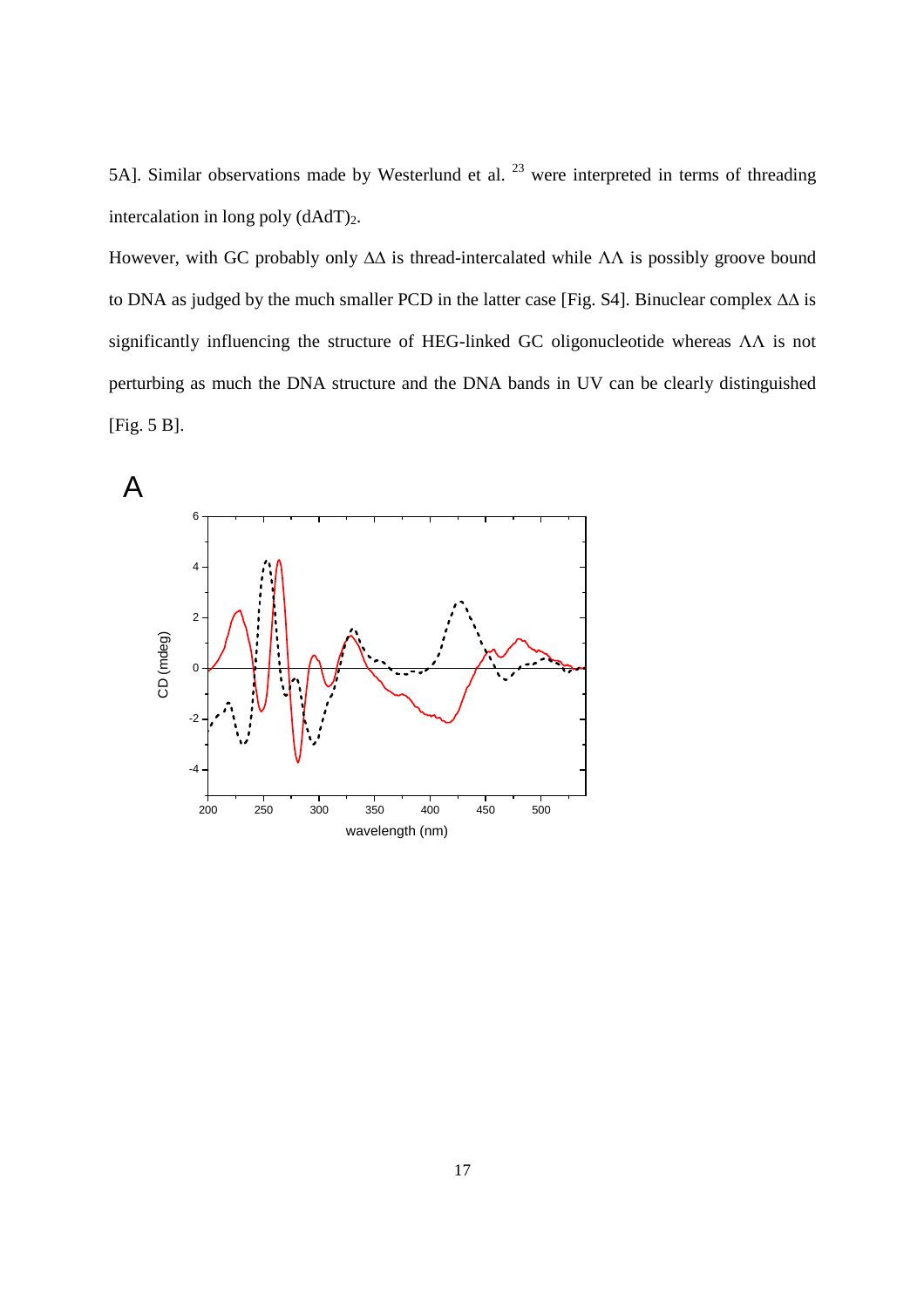

Fig. 5 Perturbation CD spectra defined as DNA-metal complex CD minus CD of pure complex for: A) AT-DNA with ∆∆ (solid red) and with ΛΛ (dashed black), B) GC-DNA with ∆∆ (solid red) and ΛΛ (dashed black). Measurements were made in 25 mM NaCl. The full spectra of free chiral enantiomers and in presence with DNA without subtraction are shown in Fig S4.

**Emission kinetics.** In line with the circular dichroism study in free solution, also emission kinetics was measured. As previously reported  $^{24}$  the present class of ruthenium complexes, that are known to interact with DNA by threading intercalation, while quenched in aqueous solutions become brightly luminescent upon binding to DNA – the "light switch" effect – proving that a dppz moiety is indeed deeply inserted among the stacked bases making it inaccessible to water. The large difference in luminescence intensity enables sensitive kinetic study of threading intercalation by constantly monitoring the luminescence change at 650 nm. Fig 6 represents the kinetic traces of both enantiomers  $\Delta\Delta$  and  $\Lambda\Lambda$  when interacting with DNA at 37 C<sup>o</sup>. Emission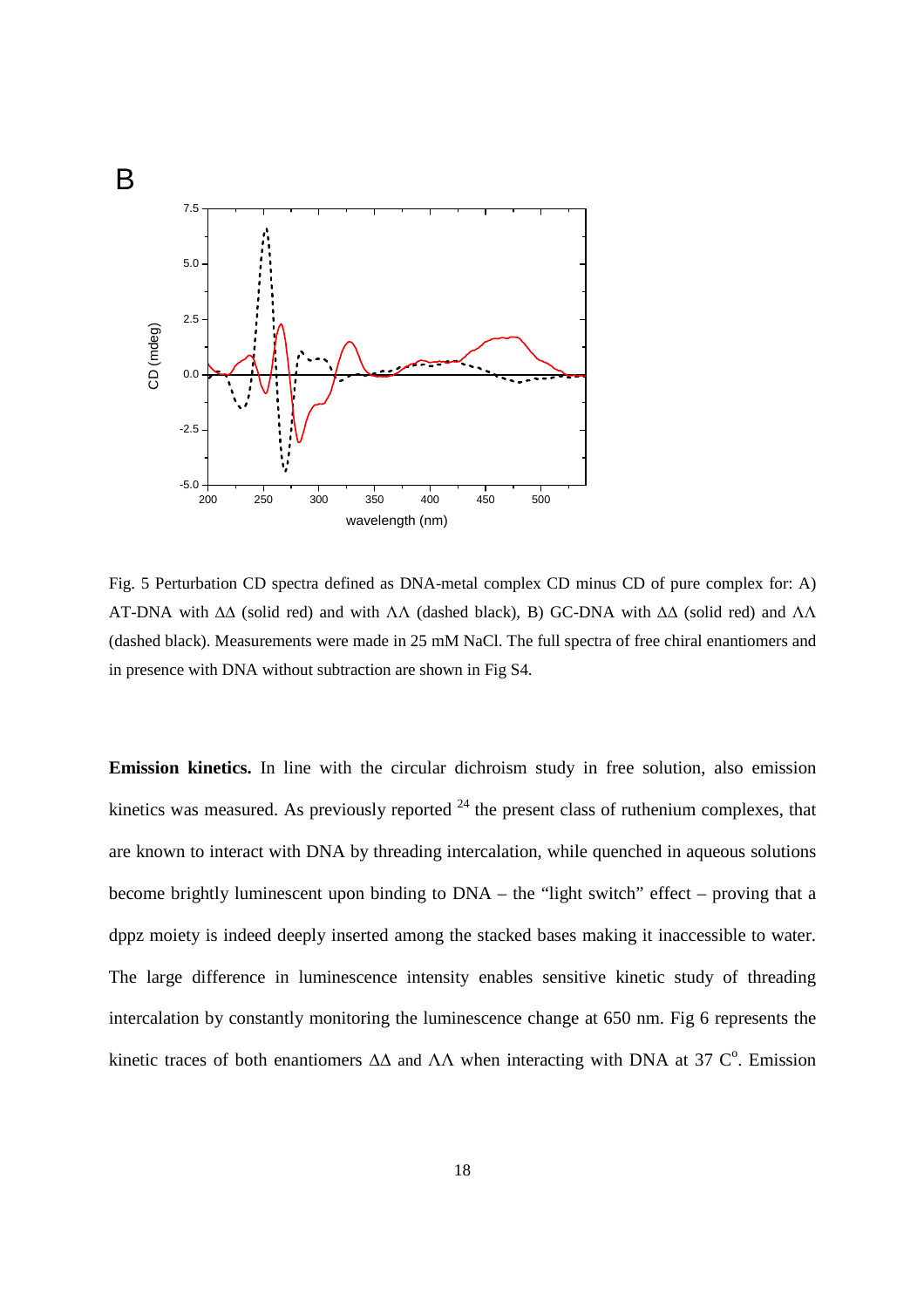gradually increases upon addition of GC oligonucleotide having approximately twice stronger intensity in case of  $\Delta\Delta$  enantiomer than  $\Lambda\Lambda$ . Further addition of poly (dAdT)<sub>2</sub> results is strong intensity enhancement. Interestingly, the equilibrium is reached relatively fast for  $\Lambda\Lambda$  which is also consistent with our LD and CD results indicating external binding mode since only rapid dissociation from HEG-linked GC can explain the fast subsequent intercalation into poly (dAdT)2. By contrast, ∆∆ is dissociating very slowly reaching eventually an equilibrium in threading intercalation between GC oligonucleotide and poly (dAdT)<sub>2</sub> after around 3 hours. This observation is in good agreement with LD and CD showing enantioselective threading intercalation of sufficiently long GC DNA stretches.



Fig. 6 Kinetics of dissociation for GC-DNA with ΛΛ (red) or ∆∆ (black) measured as change in emission upon addition of extra poly( $dAdT$ )<sub>2</sub>. All measurement performed at 37 C<sup>o</sup> in 25mM NaCl aqueous solutions.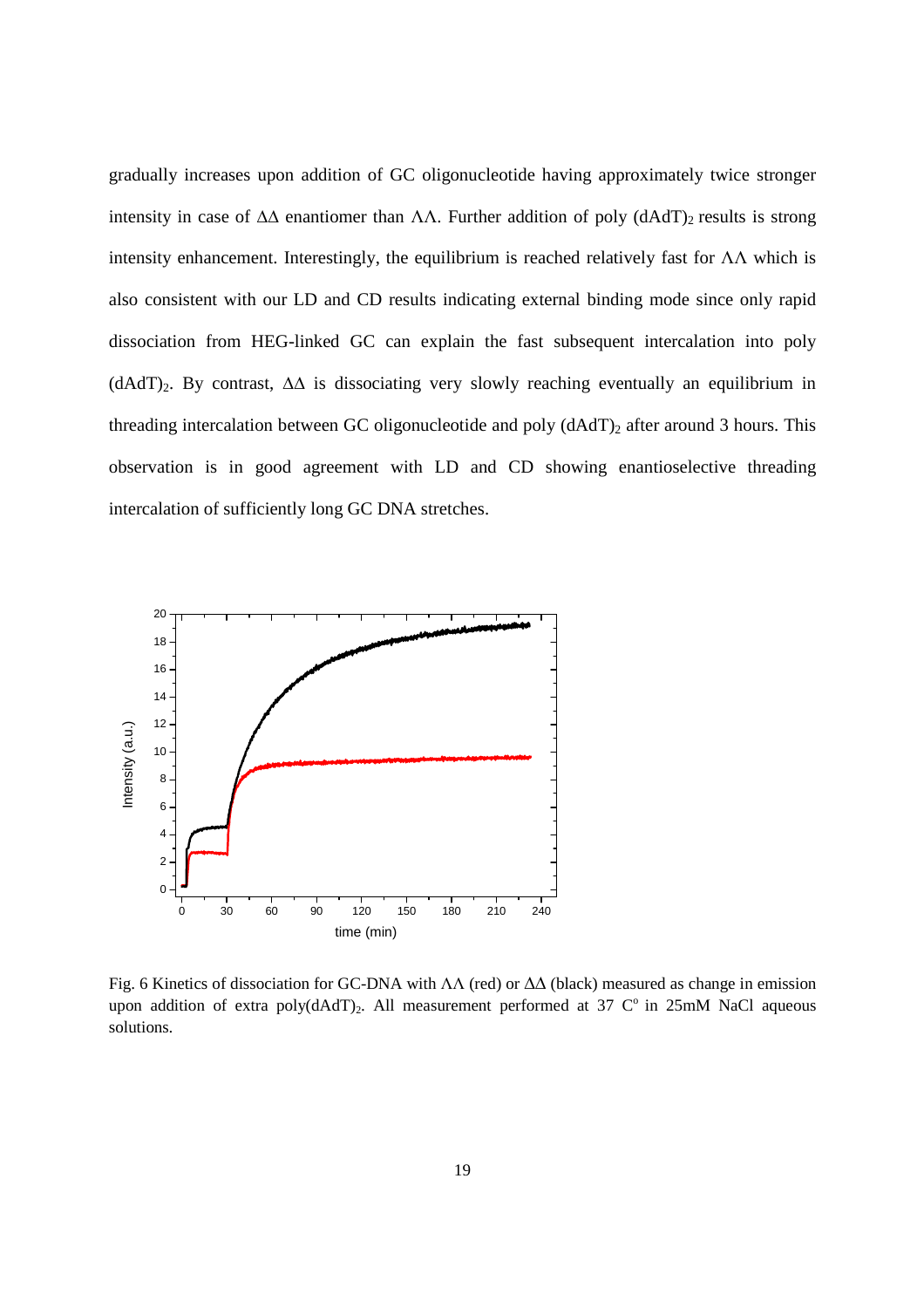### **Discussion**

Previous LD studies of  $\Lambda\Lambda$  and  $\Delta\Delta$  [(11,11'-bidppz)(phen)<sub>4</sub>Ru<sub>2</sub>]<sup>4+</sup> in presence of long DNA, either mixed sequence (calf thymus DNA) or alternating polynucleotides  $[poly(dAdT)]_2$  or [poly(dCdG)]2 aligned in a Couette flow cell, indicated that the binuclear complexes could thread-intercalate into all three DNA contexts<sup>19</sup>. However, for short synthetic HEG-linked oligonucleotides, with sequences having alternating AT base pairs in middle, and flanked by CCGG ends, luminescence studies show that no threading intercalation for any of the enantiomer combinations occurs. In this work we focus on threading intercalation of metal complexes into such HEG linked hairpins of alternating AT and GC oligonucleotides by combining absorbance, CD and emission kinetics, and also LD experiments in the humid PVA system. Distinct hypochromism in the absorption of the local  $\pi \to \pi^*$  transitions of dppz, as well as that of the MLCT band, confirms that the binuclear complexes interact closely with nucleobases, as is also supported by CD indicating strong perturbation of DNA structure.

 Using these techniques only it is difficult to recognize and distinguish binding mode and position of the complex with respect to DNA helix. However, with the PVA-LD approach we are able to study both the aligned complex itself as well as the DNA-metal complex in PVA. Free metal complex aligns preferentially with its longest dimension parallel with the polymer stretching direction whereas when bound to DNA it orients preferentially perpendicular to stretching direction of polymer matrix. The ruthenium complexes exhibit characteristic absorption spectral shifts upon interaction with DNA which can be also distinguished in their LD spectra. We conclude that the bidppz bridging ligand, which is responsible for the intercalation, as expected is parallel with the plane of the DNA bases [Fig. 3]. Decreasing the relative humidity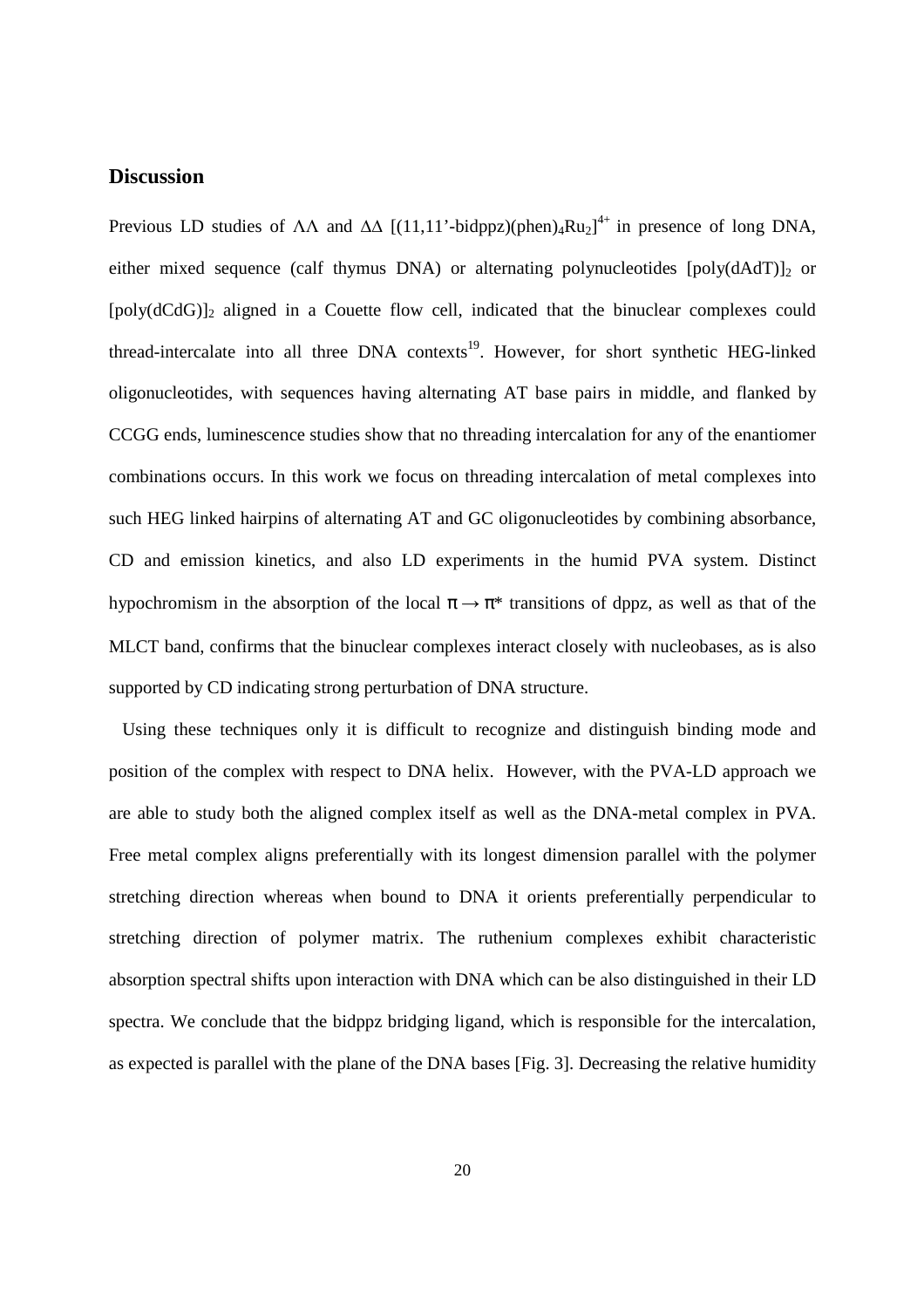in the closed chamber, and thus the water activity inside the film, does not appear to affect the bidppz band indicating that the DNA-drug complex is stable in the PVA despite lower dielectric constant of the surrounding. Thus we can conclude that threading intercalation indeed occurs in HEG-linked hairpin oligonucleotides composed of repeating AT sequences.

 Secondly, a 22bp HEG-linked GC-DNA oligonucleotide was studied: here both enantiomers of the binuclear complex exhibit distinct hypochromism in the dppz and MLCT absorption bands which indicates strong binding, possibly intercalation. However, the CD experiments with the ΛΛ enantiomer reveals only minor changes in the DNA region suggesting relatively small impact of the complex on overall DNA secondary structure and minor perturbation of the double helix. By contrast, for the ∆∆ enantiomer the CD was different indicating stronger influence on DNA structure by the metal complex chromophore. The DNA band is strongly affected by the drug binding consistent with the occurrence of thread-intercalation. In order to confirm the binding mode, we exploited the advantage of the PVA-LD system and compared the LD spectra in presence of DNA for the enantiomers: indeed in presence of a 22 bp HEG-linked alternating GC sequence only one stereoisomer,  $\Delta\Delta$ , is intercalating by threading while the other one,  $\Delta\Lambda$ , is virtually externally bound to the double helix. Repeating the experiments in the same way as with AT at varying relative humidity, we note that the external binding mode of  $\Lambda\Lambda$  is very sensitive to the water content in polymer matrix. By contrast, the thread-intercalation of Δ∆ remains robust both at low as well as high humidity. Changing the relative humidity affects the dielectric constant of PVA. The lower the hydration level is, the lower is the dielectric constant: this will decrease hydrophobic interactions and thereby decrease the binding affinity of the hydrophobic metal complexes for DNA. However, in case of tetravalent intercalators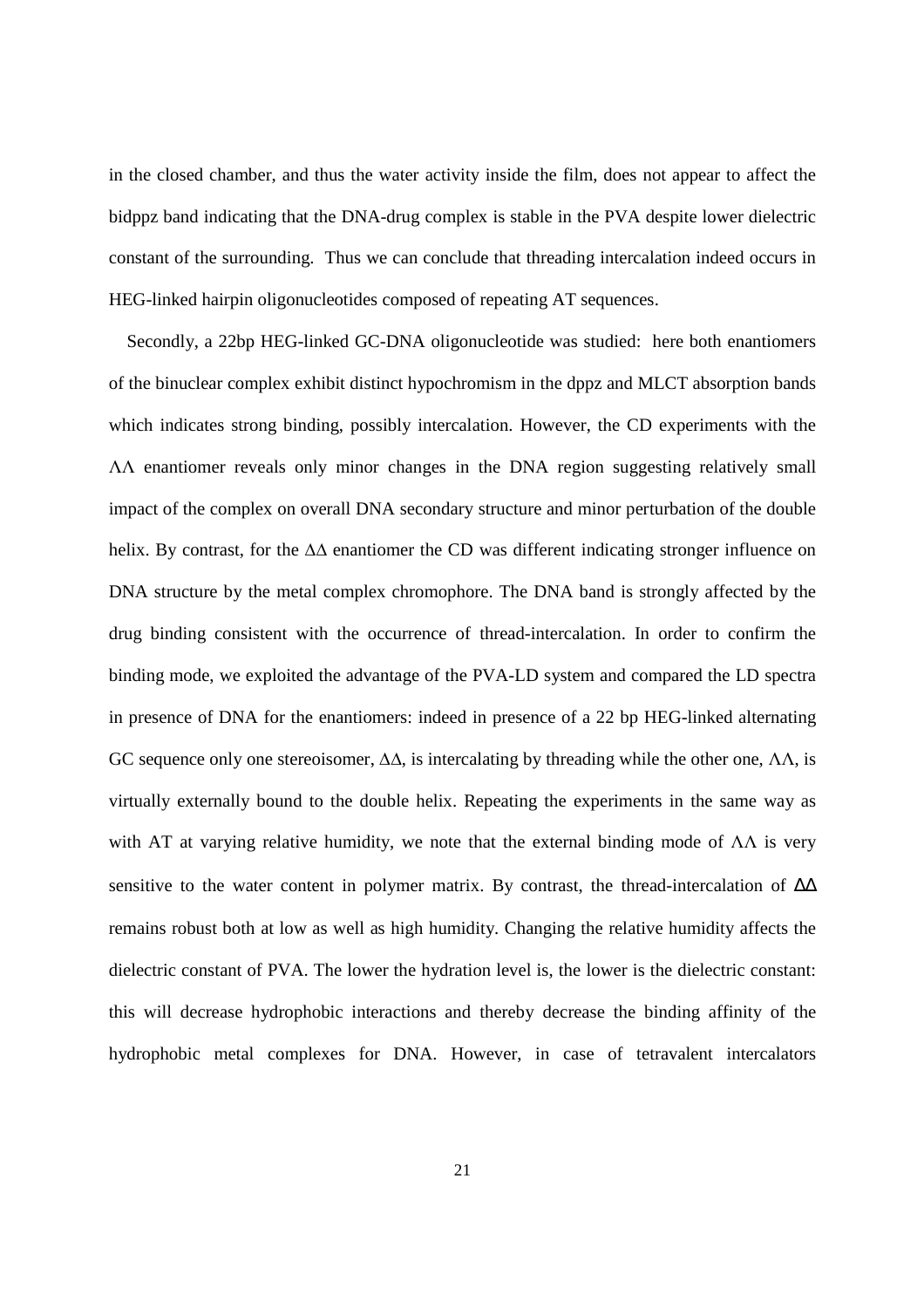electrostatic interactions are more important and one could then expect the opposite phenomenon: lower dielectric constant would give less electrostatic shielding and, hence, stronger binding to DNA. Exactly this behavior is what we conclude in the  $\Lambda\Lambda$  case where increase of relative humidity, and thus increase of dielectric constant, leads to destabilization of the DNA-drug complex. This is a behavior opposite to that observed for mono- and di-valent cations where the predominant hydrophobic interactions with PVA annihilates the binding to DNA and results in orientation parallel with the PVA chains even in case of hydration in 100 % r.h.

 Another interesting feature of the PVA system is the possibility to monitor dissociation of metal complex from DNA from the gradually changing shape and amplitude of the LD spectrum, from negative (intercalation) to eventually positive as the ruthenium complex instead aligns itself parallel with the PVA chains. Thus the  $\Lambda\Lambda$  enantiomer is observed to rearrange upon increasing the water content in film: each LD spectrum can be reproduced as a linear combination of the extreme LD spectra showing a two-state behavior with the ruthenium complex either bound to DNA or free. The  $\pi \to \pi^*$  transitions are shifting towards shorter wavelength and LD becoming more positive and finally getting the shape of free  $\Lambda\Lambda$  when aligned in PVA [Fig. S3]. At the competition for binding between PVA and DNA the water activity is obviously a key factor affecting the intermolecular interactions. Binding affinity to DNA is stronger in dehydrated conditions and a larger fraction of the metal complex is then interacting with DNA [Fig. 3B]. But when more water molecules are introduced into the system by increasing the relative humidity in the closed humidity chamber, the affinity for DNA becomes weaker and ΛΛ starts to dissociate. According to a linear combination fit to reproduce the shape of the LD spectrum, approximately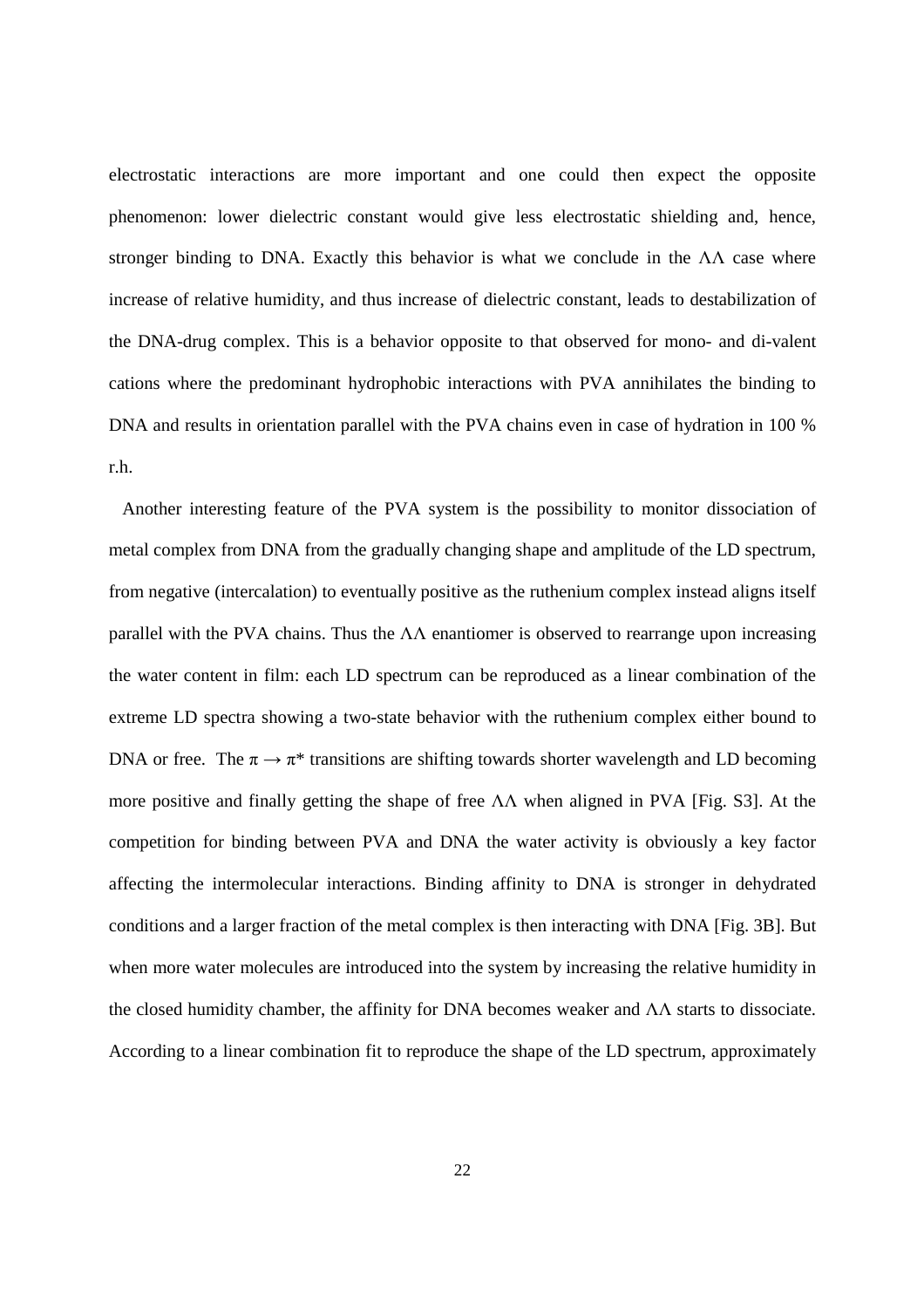25% of the metal complex is free and aligned with PVA chains and 75% either still groove bound or bound externally to the DNA.

 The concluded specific interaction of the binuclear complex with short GC sequences environment is surprising because it has been previously found in bulk water solution that ruthenium complexes with GC-DNA exhibit usually relatively low quantum yield which was interpreted in terms of groove binding as access of water would there provide strong quenching of the emission. However, that conclusion appears to be only in part justified, because although the emission of threaded ∆∆ into GC is indeed relatively weak compared to the quantum yield in poly( $dAdT$ )<sub>2</sub> it is not negligible (around ~20%). According to our results threading is indeed the final binding mode also in short GC-DNA if the sequence is long enough  $33$ . NMR results indicate that as short as 6 bp oligonucleotides do not become intercalated at all by the ruthenium complex (Lisha Wu et al. unpublished results). The efficient quenching of the emission of the binuclear ruthenium complex, despite the thread-intercalation, is possibly due to access of water molecules from the DNA grooves when the complex distorts the structure of GC-DNA. Unfortunately, calculating the exact binding angles of the absorbing transition dipole moments with respect to DNA helix is not possible because of overlapping absorption of the monomeric units that may have different orientations. The water quenching mechanism was previously proposed also for the monomer enantiomers  $\Lambda$  and  $\Delta$  structures, known as efficient intercalators <sup>34</sup>. The dimer complex can be assumed to follow the behavior of the monomer compound.

 To sum up, threading intercalation is a final binding mode of ∆∆ and ΛΛ enantiomers upon interaction with AT HEG-linked hairpin oligonucleotides. Surprisingly, with GC-DNA we find that only  $\Delta\Delta$  is thread-intercalated whereas the opposite enantiomer  $\Lambda\Lambda$  is externally bound.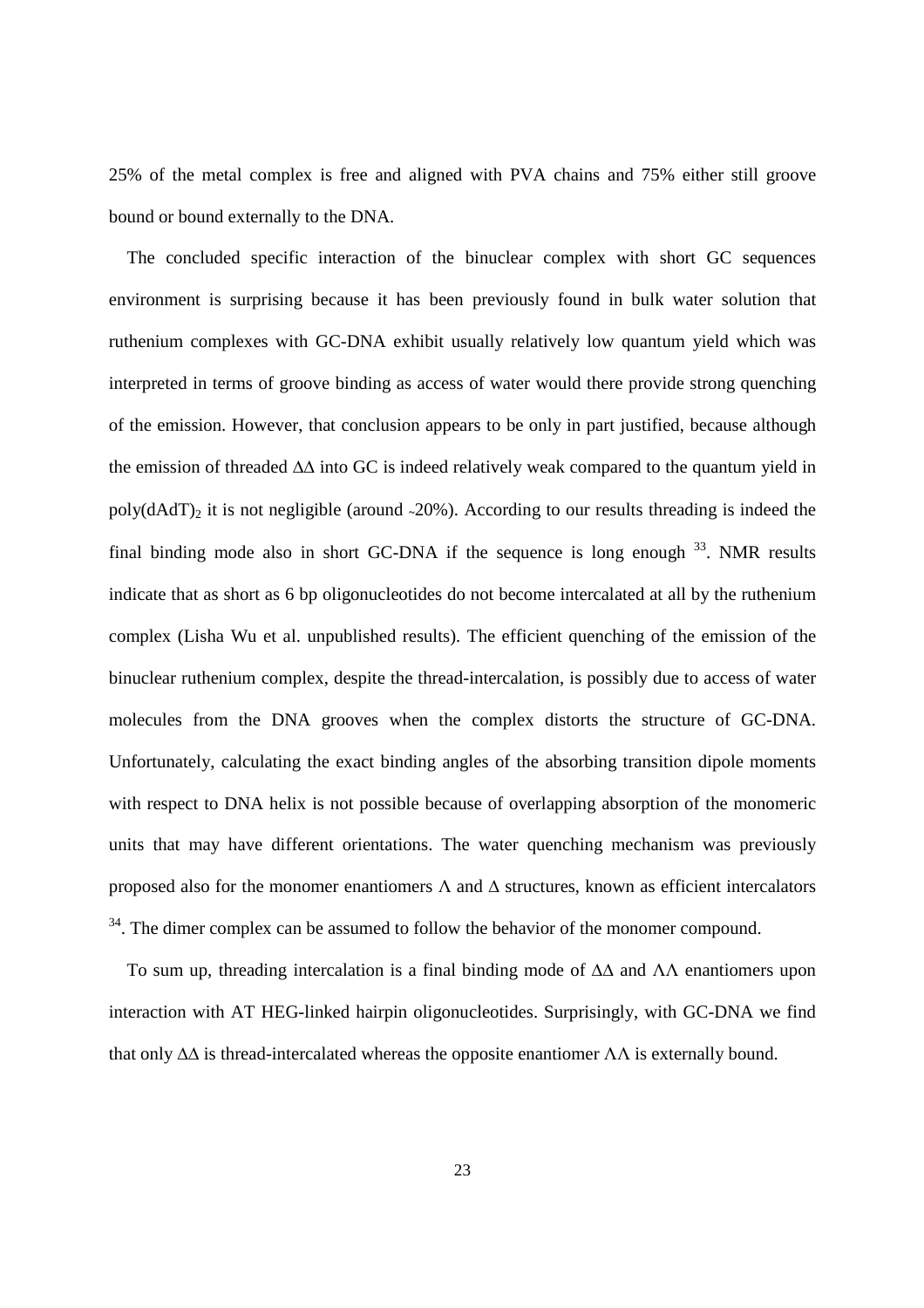Another interesting observation is that intercalation of the binuclear complex is associated with an increase of orientation factor (S) of DNA as compared to free hairpin oligonucleotide aligned in PVA [Fig. S1]. One possible explanation is that the ruthenium complex once threaded between DNA bases is stabilizing the stacking of neighboring bases by neutralizing the repulsion between phosphate groups, thereby decreasing any wobbling or fraying dynamics that may be caused by the decreased dielectric constant of the surrounding. The ruthenium complex may act like a staple at the position where it is threading and, together with HEG at the end of the helix, prevent the strands of duplex from separating transiently, thus somehow zipping up the duplex. Although yet only a speculation such an electrostatically "zipped" DNA would be consistent with the current conclusion of DNA-ruthenium complex being more stable at low humidity while free oligonucleotides be vulnerable to variation of water activity in PVA and changes in hydration shell around DNA.

# **Conclusions**

We here present for the first time LD results for synthetic short oligonucleotides containing a strongly bound transition metal complex. By combining absorbance, LD, CD and emission spectroscopy we can compare interactions of short hairpin sequences composed of alternating AT or GC with binuclear  $[11,11'$ -bidppz)(phen)<sub>4</sub>Ru<sub>2</sub><sup>1+</sup>. A significant discovery is the finding of an enantioselective strong threading intercalation into GC-DNA displayed by ∆∆, contrasted by a weaker non-intercalative binding of ΛΛ. The binding is virtually very sensitive to changes in dielectric constant of the surrounding environment. A small increase of dielectric constant leads to fast dissociation from thread-intercalation and results in external binding to DNA. To our best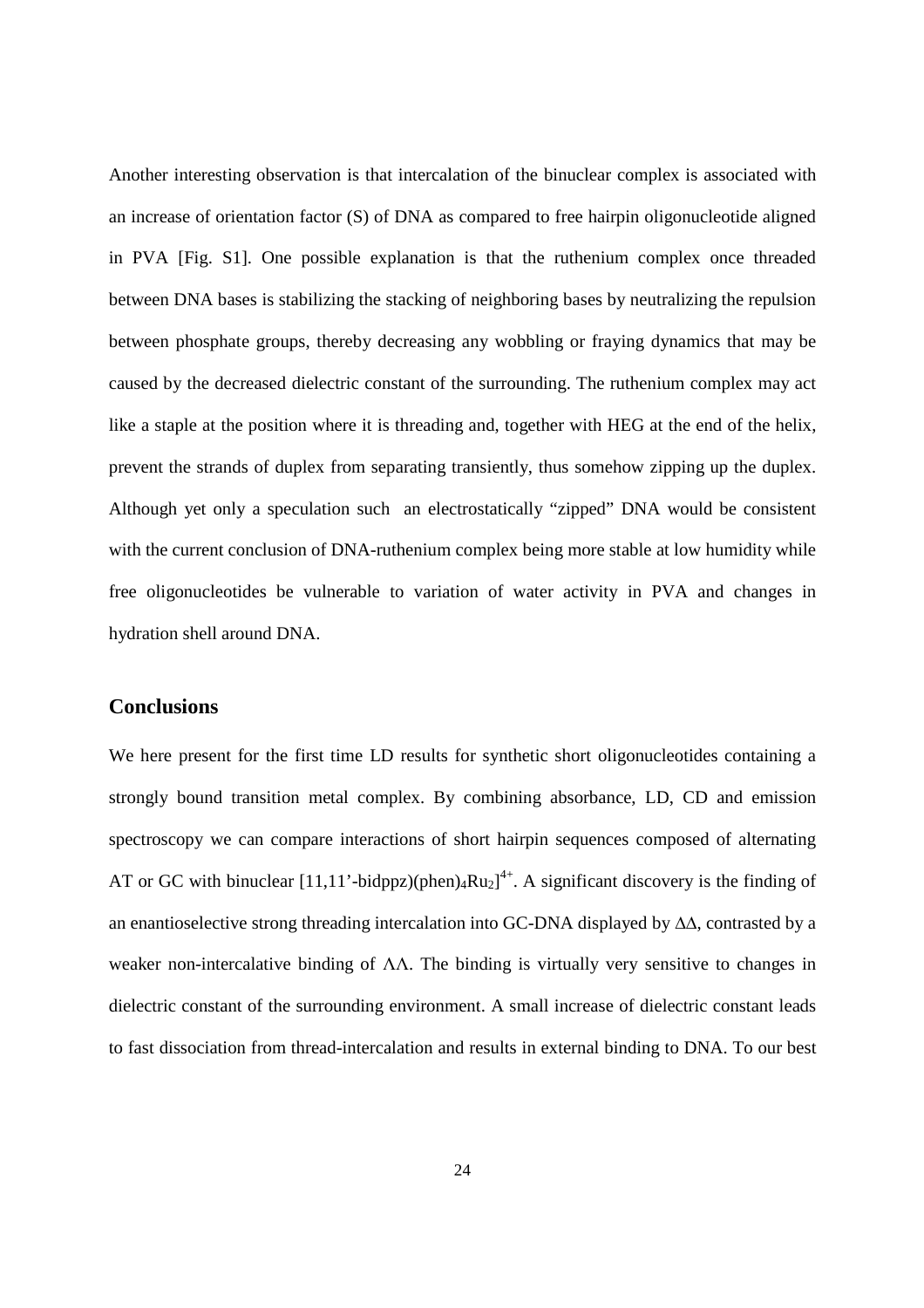knowledge this is the first example of a transition metal compound that displays efficient enantioselectivity and exhibits two different binding modes with respect to GC-DNA.

Supporting Information contains 1. LD spectra and calculated  $LD<sup>r</sup>$  values of free short oligonucleotides in PVA, 2. Absorption spectra in PVA of oligonucleotides with ruthenium(II) complexes 3. Linear combination of free  $\Lambda\Lambda$  in PVA and  $\Lambda\Lambda$  with GC-DNA in 75% r.h. 4. CD of free ∆∆ and ΛΛ and in mixture with GC-DNA5. LD spectrum of stretched PVA in 75% and 100% r.h. This information is available free of charge via the Internet at http://pubs.acs.org.

Acknowledgment: The research was supported by European Research Council (ERC) advanced grant to BN.

(1) Bivar T. *App. Spect. Rev.* **2012**, *47*, 272-325.

- (2) Jaehnchen J.; Purwanto M.; Weisz K. *Biopol.* **2005**, *79*, 335-343.
- (3) Barton J.; Olmon E.; Sontz P. *Coord. Chem. Rev* **2011**, *255*, 619–634.
- (4) Bazhulinaa N.; Nikitina A.; Rodina S.; Surovayaa A.; Kravatskya Y.; Pismenskya V.;

Archipovaa V; Martin R.; Gurskya G. *J. Biomol. Struc. and Dynam.* **2009**, *26*, 701-718.

- (5) Norden B.; Rodger A.; Dafforn T. *Oxf. Uni. Pr.* **2010**.
- (6) Metcalfe C.; Thomas J. *Chem. Soc. Rev.* **2003**, *32*, 215-224.
- (7) Kam-Wing Lo K.; Wing-Tat Choi A.; Ho-Tin Law W. *Dalt. Trans.* **2012**, *41*, 6021-6047.
- (8) Crespy D.; Landfester K.; Schubert U.; Schiller A. *Chem. Comm.* **2010**, *46*, 6651-6662.
- (9) Bruijnincx P.; Sadler P. *Curr. Op. in Chem. Biol.* **2008**, *12*, 197–206
- (10) Barton J.; Danishefsky A.; Goldberg J. *J. Am. Chem. Soc.* **1984**, *106*, 20172.
- (11) Mei H.; Barton J. *PNAS* **1988**, *85*, 1339-1343.
- (12) Hiort C.; Lincoln P.; Norden B. *J. Am. Chem. Soc.* **1993**, *115*, 3448-3454
- (13) Olofsson J.; Wilhelmsson M.; Lincoln P. *J. Am. Chem. Soc.* **2004**, *126*, 15458-15465

 (14) Friedman A.; Chambron J.; Sauvage J.; Turro N.; Barton J. *J. Am. Chem. Soc.* **1990**, *112*, 960-4962.

 (15) Olson E.; Hu D.; Hormann A.; Jonkman A.; Arkin M.; Stemp E.; Barton J.; Barbara P. *J. Am. Chem. Soc.* **1997**, *119*, 11458-11467.

(16) Jenkins Y.; Friedman A.; Turro N.; Barton J. *Biochem.* **1992**, *31*, 10809-10816.